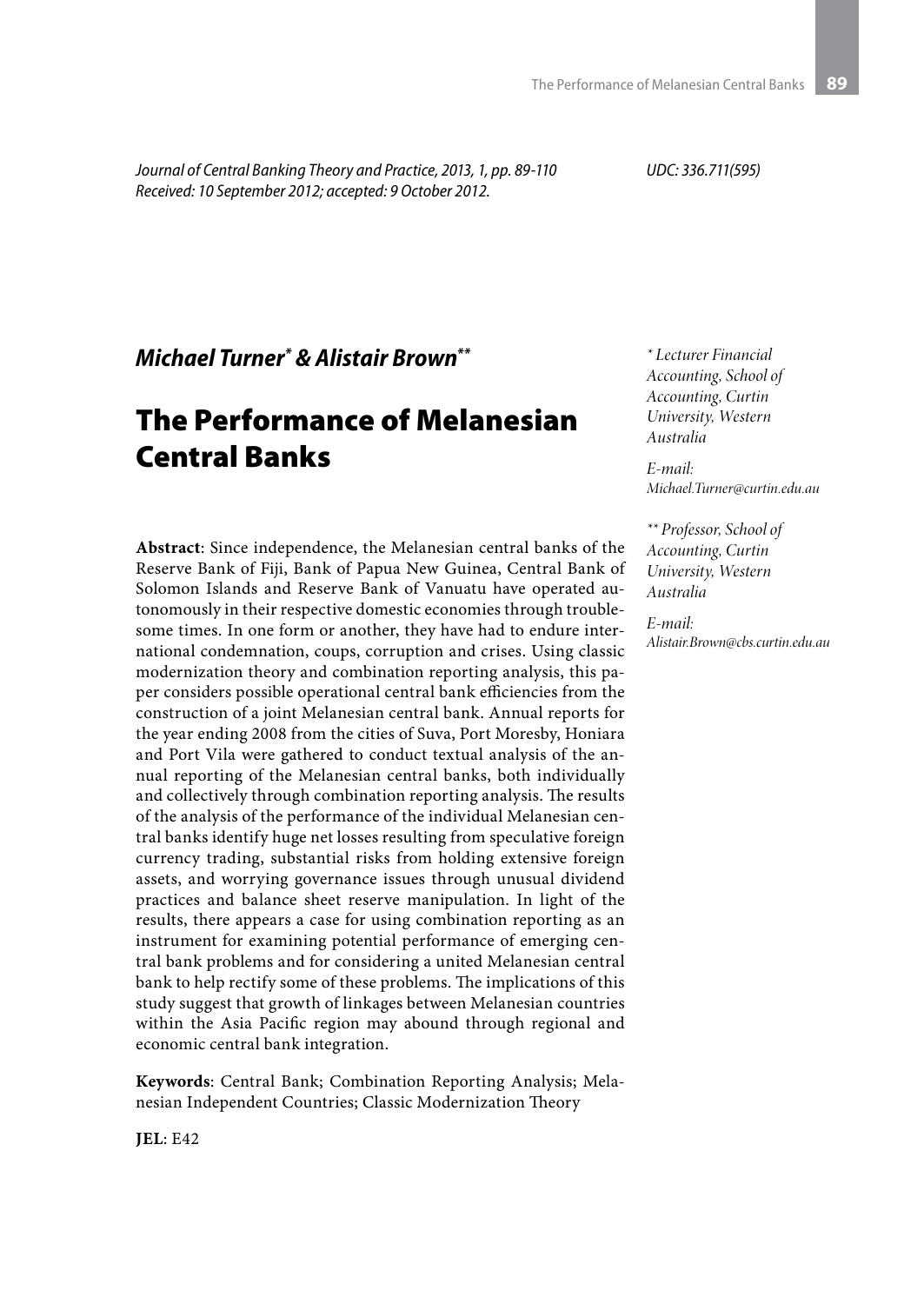#### **Introduction**

In recent times, the Melanesian countries of Fiji, Papua New Guinea, Solomon Islands and Vanuatu have endured international condemnation (Henderson, 2003): Fiji for its military led government (Fraenkel and Firth, 2007; Srebrnik, 2004), Papua New Guinea for its troubled economy (Windybank and Manning, 2003), Solomon Islands for its failed state (Hameiri, 2009; McKibbin, 2009) and Vanuatu for its rogue money laundering (Goldsworth, 2006; Van Fossen, 2003). Although Melanesian countries are well endowed in land mass and natural resources (Opeskin and MacDermott, 2009), social and economic indicators, as shown in Table 1, reveal that all four Melanesian countries have relatively low levels of gross national product per capita and life expectancy and high levels of external debt stock. Collectively, the Melanesian 'fragile economies' (Gegeo and Watson-Gegeo, 2002) represent an 'arc of instability' (Duncan and Chand, 2002; Rumley, Forbes and Griffin, 2006), shown in Table 1 by the low transparency scores in the Corruption Perceptions Index (Transparency International, 2010) and relatively low index figures in the Human Development Index (UNDP, 2011).

|                  | Human<br>Development<br>Index (2007) | <b>Corruption Perceptions</b><br>Index (2010)<br>Mark of 10 | <b>Gross National</b><br>Product per<br>Capita (2008) USD | Life<br>Expectancy<br>(2009) | Population<br>(2010) | <b>External debt</b><br>stock (% of GNI)<br>(2010) |
|------------------|--------------------------------------|-------------------------------------------------------------|-----------------------------------------------------------|------------------------------|----------------------|----------------------------------------------------|
| Fiji             | 0741                                 | 4.0                                                         | 3.930                                                     | 6/                           | 860.623              | 15 2                                               |
| Papua New Guinea | 0.541                                |                                                             | 1.010                                                     | 67                           | 6.858.266            | 62.9                                               |
| Solomon Islands  | 0 610                                | 28                                                          | 1.180                                                     | 67                           | 538.148              | 38.8                                               |
| Vanuatu          | ) 693                                |                                                             | 2.330                                                     |                              | 239.651              | 20 9                                               |

**Table 1: Social and Economic Indicators of the Emerging Melanesian Independent Countries**

Source: ADB (2010b); UNDP (2011); Transparency International (2010); Bertelsmann Stiftung (2012)

In these difficult financial, social and political circumstances the four Melanesian central banks of the Reserve Bank of Fiji (RBF), Bank of Papua New Guinea (BPNG), Central Bank of Solomon Islands (CBSI) and Reserve Bank of Vanuatu (RBV) have struggled to maintain monetary stability, with robust inflation rates in 2008 occurring in the Solomon Islands - 23.5 per cent (CBSI, 2008), Papua New Guinea – 10 per cent (AusAID, 2011), Fiji – 7 per cent (RBF, 2008) and Vanuatu - 5.8 per cent (RBV, 2008).

Establishing central bank independence has also proved problematic in transition economies (Cukierman, Miller and Neyapati, 2002; Mas, 1995) but is particularly acute in the Melanesian region. The passing of the *Central Banking Act*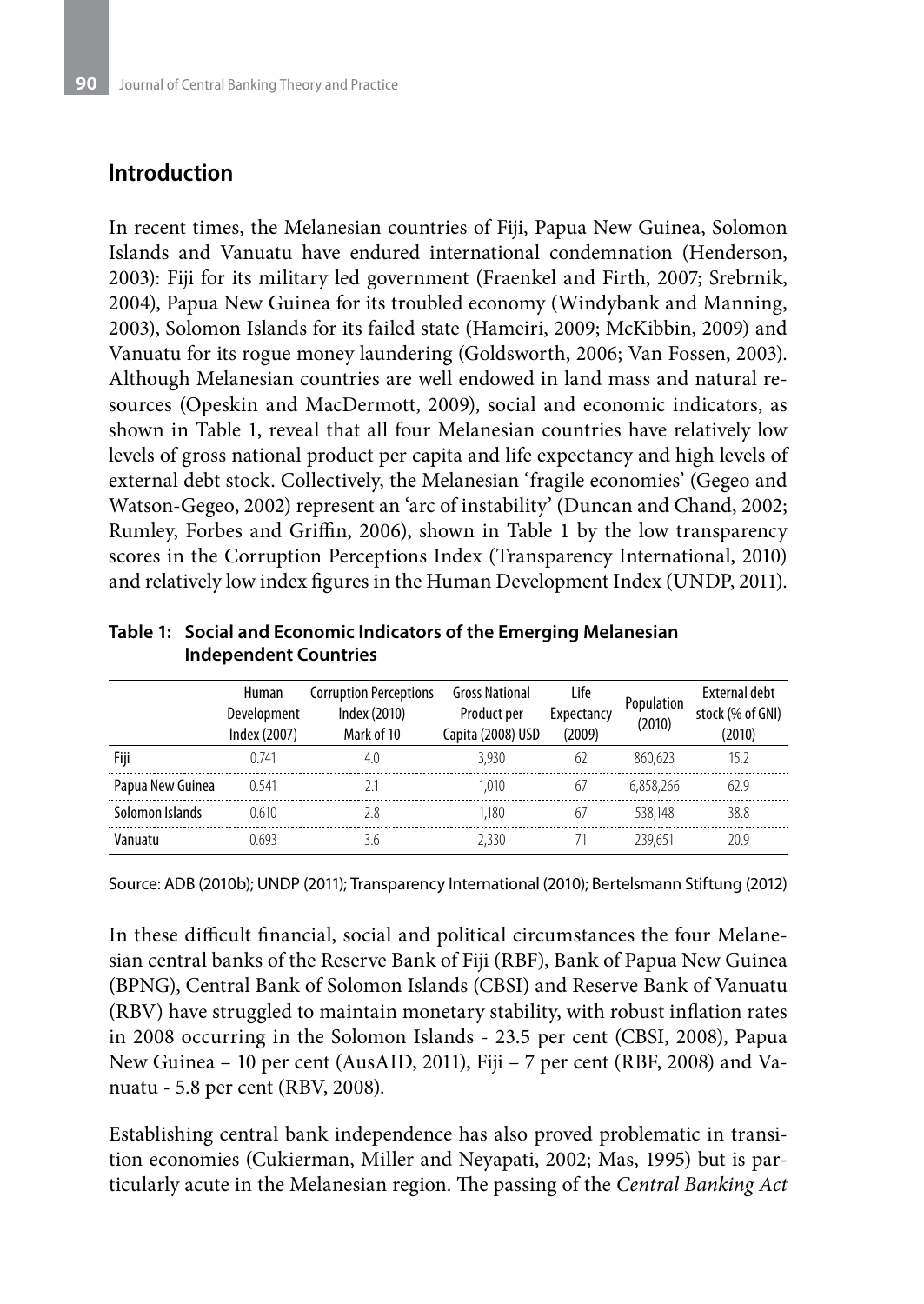*2000* (DFAT, 2004) and the adoption by BPNG adoption of international accounting standards (BTI, 2010) restored some independence of the BPNG after the IMF (2000) found the BPNG had been used so extensively for financing the fiscal deficit but weaknesses in the BPNG's payments and settlements systems and operational and financial statement reporting still exist (IMF, 2011a). The IMF (2011b) also called for greater independence of the RBF, with the call for improved timeliness of meetings and supervisory work.

The RBF publishes annual financial statements, albeit with some delay, that are both prepared and audited in accordance with internationally recognized standards. The assessment confirmed, however, that the level of autonomy of the RBF is very low, with the legislation supporting a wide scope of political interference (IMF, 2011b, p. 10).

Political interference has also eroded the independence of the RBV (Jayaraman, 2001) and the CSBI (ADB, 2010a). In a recent reflection of government interference in the CBSI, the ADB (2010a) warned that

the government must stay away from central bank financing of deficit spending to avoid undermining tighter monetary policy. Monetary financing of a budget deficit, which has not yet occurred, would exacerbate inflationary and balance of payments pressures (ADB, 2010a, p. 37).

In response to these concerns, some commentators, in understanding the interplay between development and the environment, have considered integration and cooperation of these four Melanesian central banks in order to improve macroeconomic performance through regional peer group surveillance, liquidity management, central bank independence and monetary integration (Hou and Jayaraman, 2002; Jayaraman, 2001). Indeed, the Pacific Islands Working Group, at the request of the four Melanesian central bank governors and two other Pacific Island central bank governors have contemplated the case for greater central bank cooperation, coordination and interconnections between countries in the region (AFI, 2011).

This paper extends this idea of joint Melanesian central bank cooperation by constructing Melanesian central bank combination reporting from the financial statements of the four autonomous Melanesian central banks for detection of operational efficiencies. Financial statements are customarily used as an instrument of monetary policy performance by central banks (Curdia and Woodford, 2011; Sullivan, 2005) but with the power of international business combination reporting this study uses combined financial statement reporting as a medium of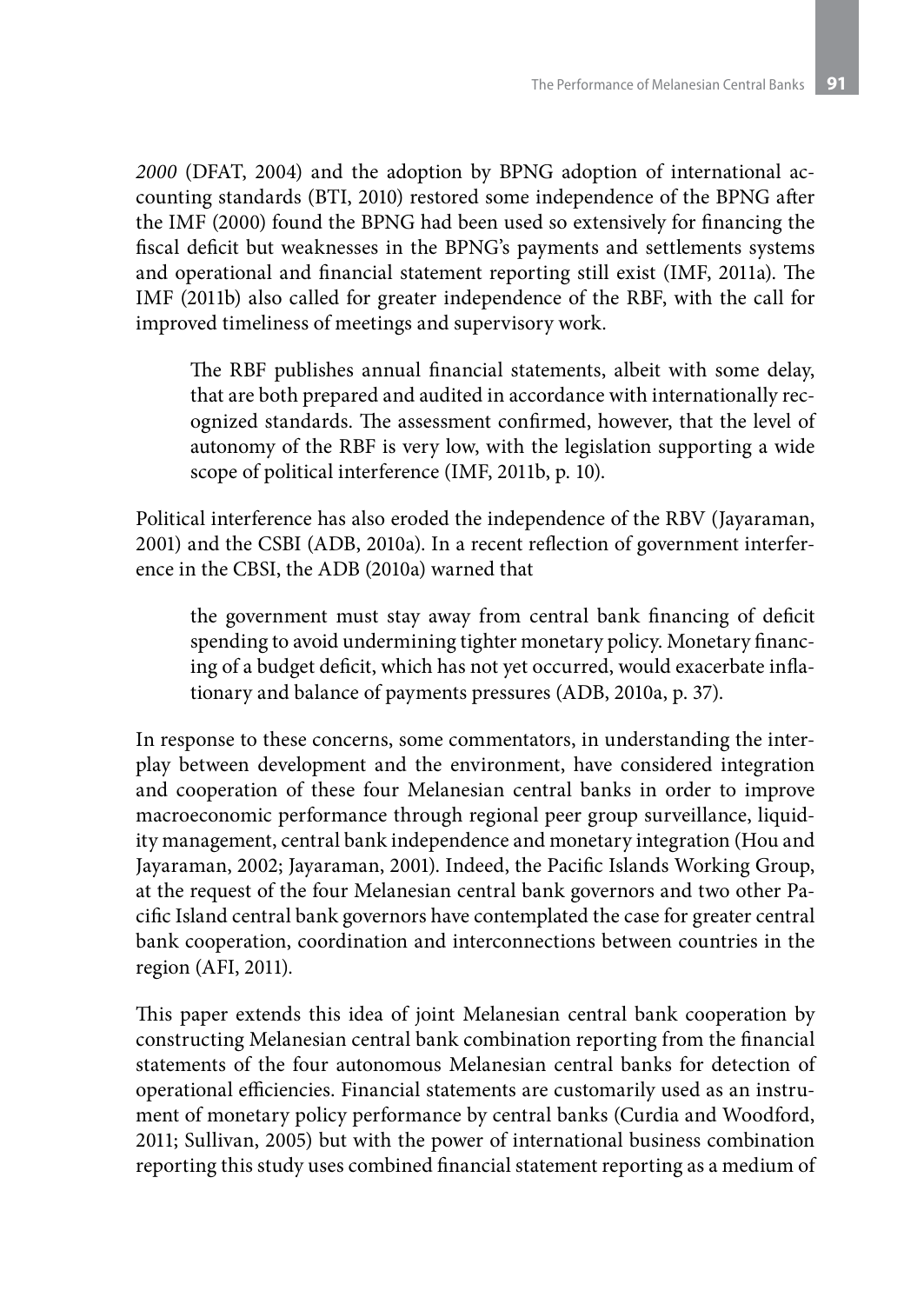gauging other possible Melanesian central bank (in)efficiencies. Accordingly, the following research question is posed:

*Using the instrument of combination reporting as a measure of performance, what potential operational central bank efficiencies may arise from the construction of a unified Melanesian central bank?*

This is an important study because it examines not only whether it is possible to construct Melanesian central bank combination reports but also whether it there is evidence of evincing potential operational efficiencies from these reports. Reporting is a critical aspect of accountability in an emerging country context (Lodhia and Burritt, 2004), but it is the power of business combination reporting analysis in a central bank milieu that may off unique insights of performance measurement in this exploratory study.

These considerations of a united central bank, through a regional system of central banks (Angelon, 1999), are particularly important in terms of the development of a region's financial system. Central banks play a role in the microfinance of the Pacific (ADB, 2000) to meet the needs of Pacific people (Cornford, 2002). The financial system, together with the role of the central bank, is crucial for economic development (Levine, 1997). This has been recognised by other united central banks such as the *Banque Centrale des États de l'Afrique de l'Ouest<sup>1</sup>* (BCEAO, 2012), Banque des États de l'Afrique Centrale (BEAC, 2012)<sup>2</sup> and European Central Bank, The central bank not only safeguards the payment system but also lends as a last-resort. Hermes et al (2000) emphasise the importance of central banks' independence from central government (or within it), particularly in restraining central banks from financing government budget deficits. This independence may be enhanced by improving accountability and transparency in central bank financial statement reporting (KPMG, 2009).

<sup>1</sup> The *Banque Centrale des États de l'Afrique de l'Ouest* (The Central Bank of West African States) serves the eight west African countries that comprise the West African Economic and Monetary Union, including Benin, Burkina Faso, Cote d'Ivoire, Guinea Bissau, Mali, Niger, Senegal and Togo. Here, the BCEAO possess the sole right of currency issues throughout the eight west African member countries through a Council of Ministers. The BCEAO also manages monetary policy of the eight African members, regulating and supervising the west African banking system (BCEAO, 2012).

<sup>&</sup>lt;sup>2</sup> The *Banque des États de l'Afrique Centrale* (Bank of Central African States) which is central bank of six central African countries of the Economic and Monetary Community of Central Africa, including Cameroon, Central African Republic, Chad, Equatorial Guinea, Gabon and the Republic of the Congo (BEAC, 2012).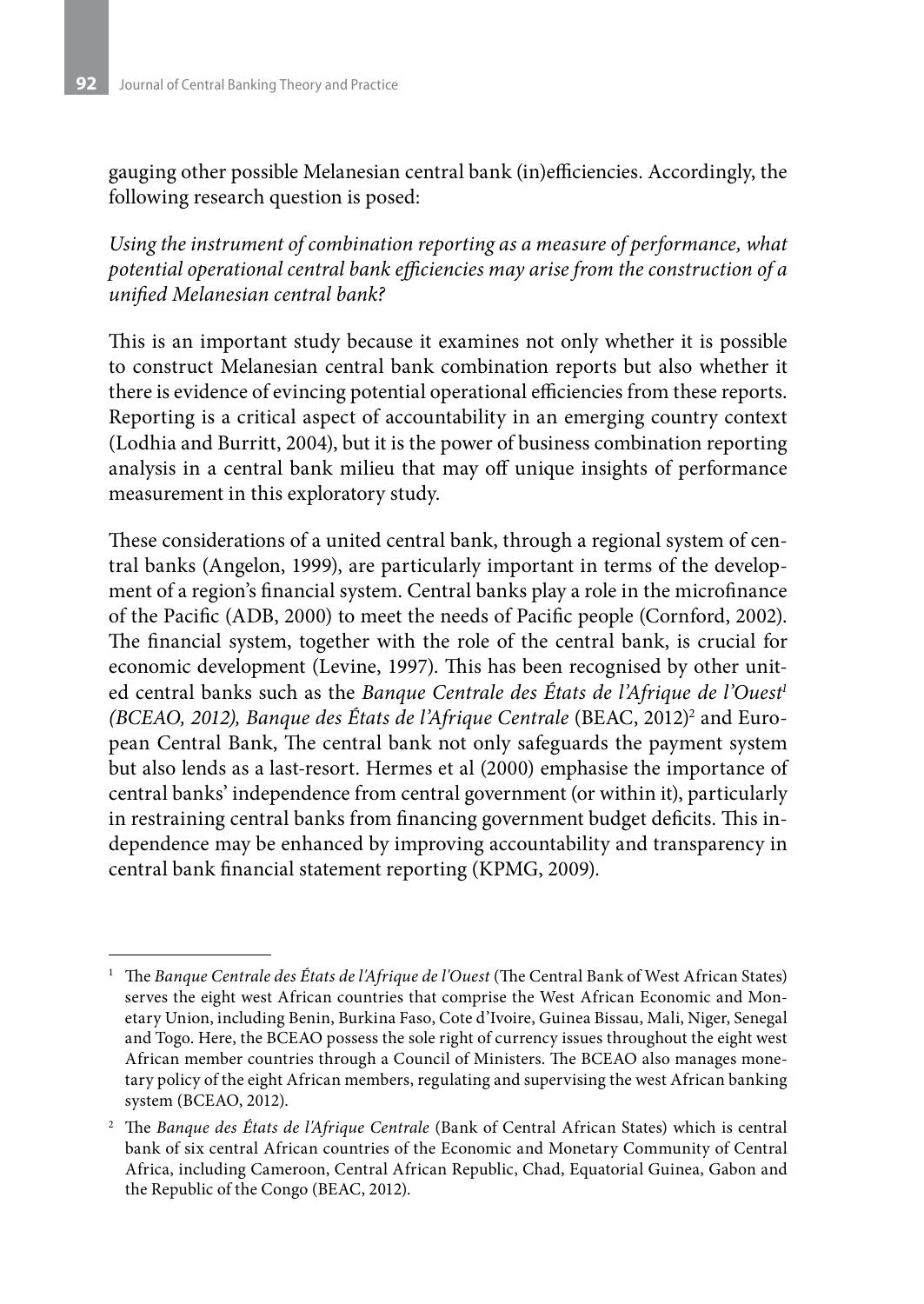Findings from this study would be of interest to a great many internal and external stakeholders of the four Melanesian central banks. Central banks' financial statements are used by a plethora of stakeholders including, taxpayers with an interest in the central banks' use of public money, governments, with a keen interest in calculations of annual dividend to be paid to the government, commercial banks who look for appropriate and practices of financial statement disclosure, external suppliers and lenders who are interested in the central bank's ability to meet its obligations to them, credit rating agencies and financial market investors and purchasers of central bank services (Sullivan, 2005).

There are a number of limitations and assumptions inherent in the paper. The study makes no recommendations as to how a joint Melanesian central bank combination could be set up through legal and political channels. This is beyond the remit of the paper. The administration of the Eurosystem, for example consisting of the European Central Bank and national central banks of the European Union Member States was carried out in accordance with the *Treaty on the Functioning of the European Union and the Statute of the European System of Central Banks and of the European Central Bank*. This required legislative and political will. This study makes the assumption, in accordance with Goodfriend (1999), that if reporting analysis bears stimulating innovative thinking or solutions on operational questions of joint central bank performance, then this specialised accounting information might be of interest to legislators and politicians of the Melanesian countries.

The paper is structured as follows. The following section offers a literature review of central bank integration and the case for a Melanesian Central Bank. This is followed by a section devoted to the methods of the paper. Results of the foreign analysis are then presented before the section entitled Implications and Conclusion.

#### **Literature Review**

In the quest to promote public sector accountability of entities in emerging countries (Lodhia and Burritt, 2004), classic modernization theory emphasises the establishment of centre-periphery, top-down economic entities directing from a developing country's administrative centre to the country's periphery (Gegeo and Watson-Gegeo, 2002). Thus, for example, Melanesian central banks, guided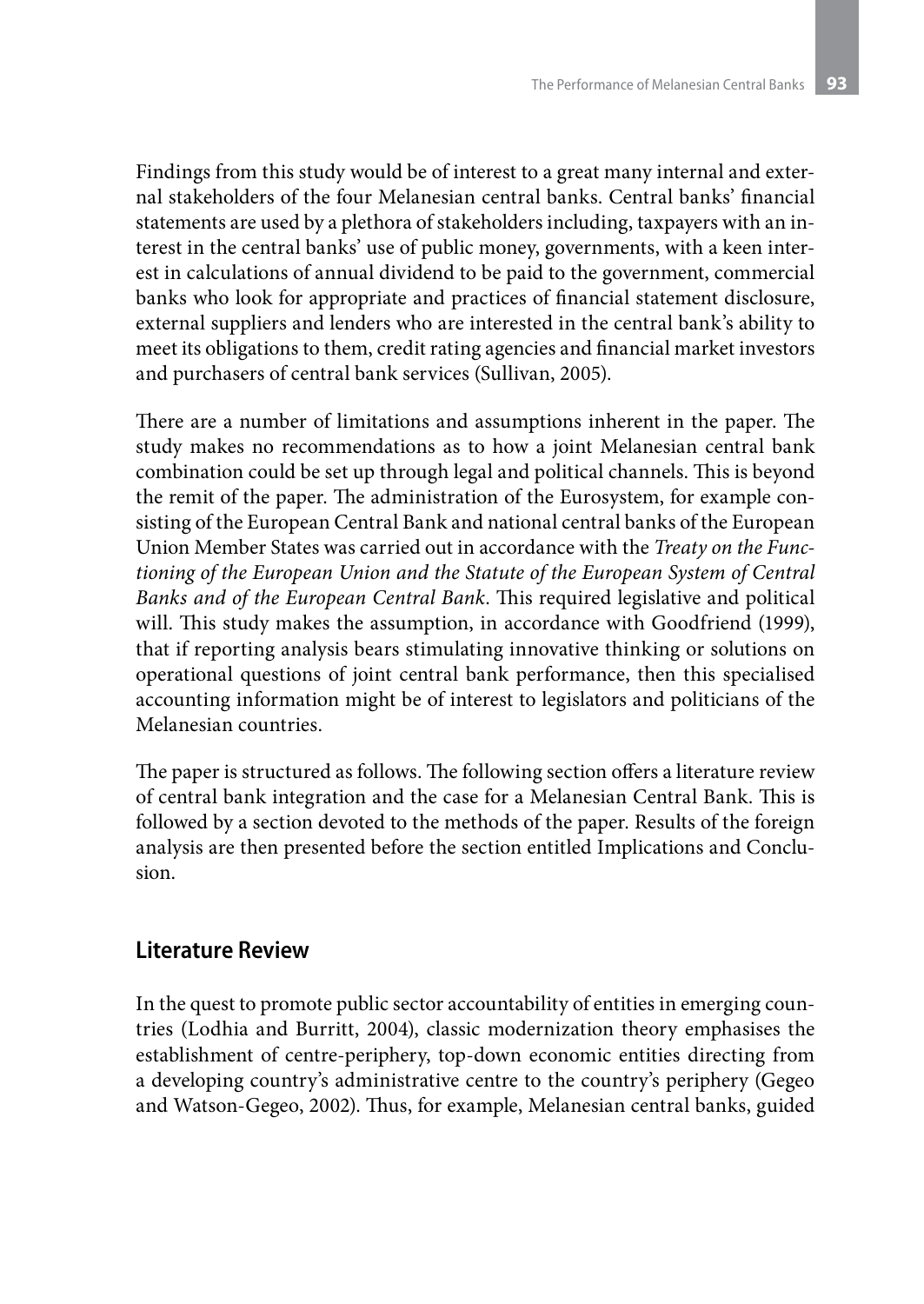by legislative enactments<sup>3</sup> from the centre, promote their monetary policy from the administrative centre to the periphery (situated mostly in the rural areas), where the vast majority of Melanesians live<sup>4</sup>. A difficulty with classic modernization theory, as recognised by the theory of Indigenous alternatives (Curry, 2003), is that important groups, such as Indigenous customary leadership groups $^{\rm 5}$ , that are not part of the administrative centre (Roughan, 1997; Gegeo, 1998) are often left out of the key decision-making processes (Gegeo and Watson-Gegeo, 2002; Gegeo and Watson-Gegeo, 1999)<sup>6</sup>.

It would appear 'Pan-Pacific' Melanesian regional groups, comprising Melanesian people (including Indigenous and non-Indigenous, chiefly and non-chiefly representatives) who are attracted to Pacific-wide regional organisations and who have an interest in the integration and harmony of the Melanesian agenda (Crocombe, 1989), might also be considered on the periphery as the notion of a close political union of the four Melanesian countries has taken second stage to domestic policies and economic agendas.

Nevertheless, the Melanesians' awareness of social, development and economic similarities across the four independent has given rise to a Melanesian voice of integration, perhaps best exemplified by the 'Pan-Pacific' Melanesian Countries Spearhead Group

that promotes and strengthens inter-membership trade, exchange of Melanesian cultures, traditions and values, sovereign equality, economic and technical cooperation, between the states and alignment of policies in or-

<sup>3</sup> The RBF is governed primarily by the *RBF Act (Amended) (1985) [CAP 210], BPNG by the Central Banking Act 2000, RBV by the Central Bank of Vanuatu Act (Revised) 2002 {CAP 125] and CBSI by the Central Bank of Solomon Islands Act (Revised) 1996 [CAP 49]*.

<sup>4</sup> Most Melanesian people live outside the administrative centre (most of the Melanesian population resides in rural communities: 87.5 per cent in Papua New Guinea, 85 per cent in Solomon Islands, 79 per cent in Vanuatu and 60 per cent in Fiji (Cox, 2009; Moore, 2007).

<sup>&</sup>lt;sup>5</sup> All four Melanesian countries possess some form of indigenous elite system of social organising and property relations through an hierarchical chiefly system (Davie, 2000; 2005) (Gegeo and Watson-Gegeo, 1999).

<sup>6</sup> This is a weakness of classic modernization theory because according to the theory of Indigenous alternatives, indigenous knowledge and wisdom offers alternative voices for development that can help shape social formations (Curry, 2003). Under this theory, if traditional groups such as the chiefly councils (Bolton, 1998), are engaged in the development of imposed institutions, such as central banks, then they are not merely seen by many Melanesians as imposed colonial administrations and post-colonial entities but also as something to be engaged with (Manu and Walker, 2006; O'Donnell and Turner, 2005) by Melanesian people.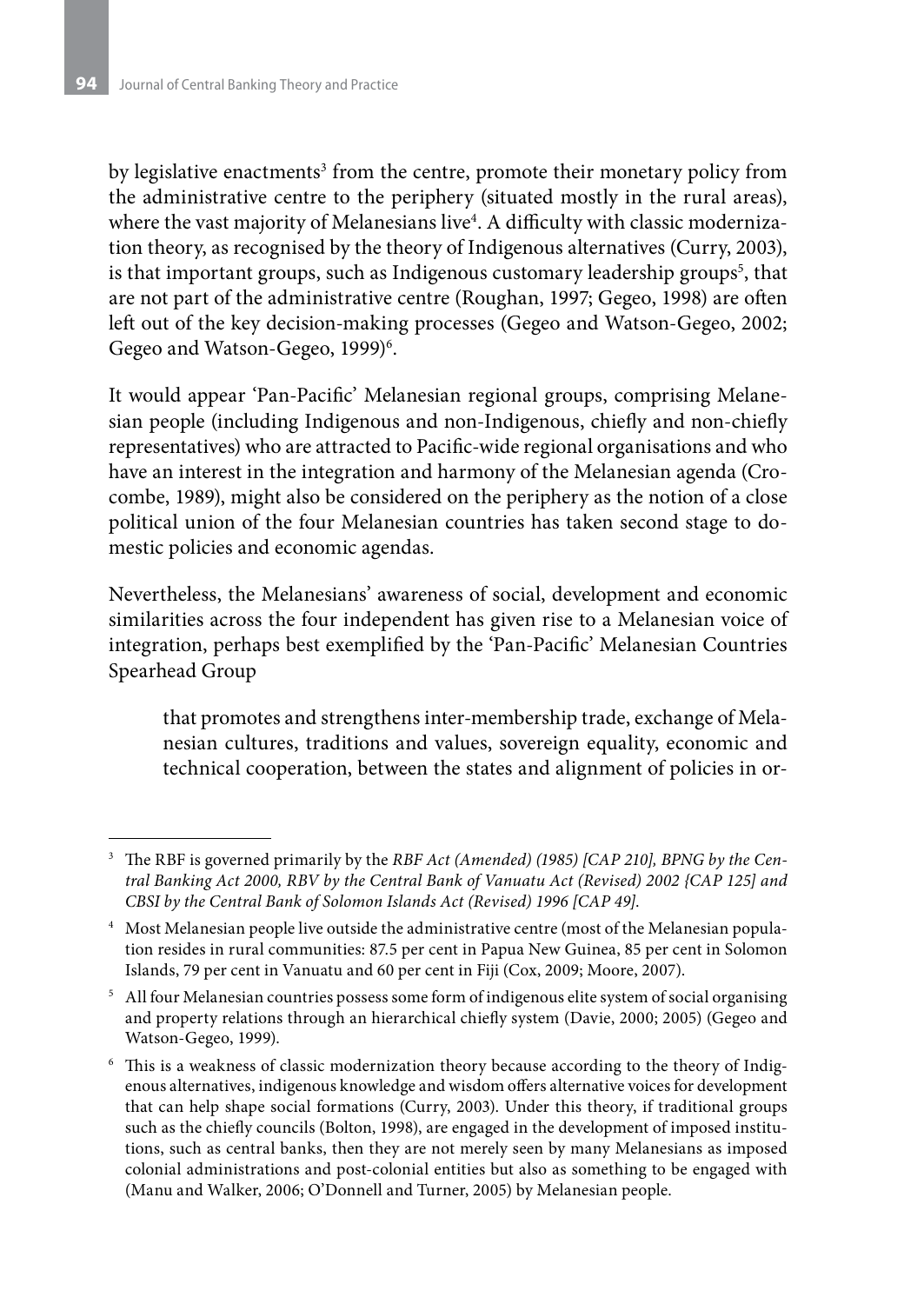der to further MSG members' shared goals of economic growth, sustainable development, good governance and security (MSG, 2007, Article 2).

These similarities stem from a number of historical factors encountered by the four Melanesian countries. Their independence arose within a decade of each other: Fiji (1970), Papua New Guinea (1975), Solomon Islands (1978) and Vanuatu (1980). They all possess introduced Westminster systems of government and legal systems alongside customary law systems (Anckar, 2007; Care, 2001; Corrin, 2008; Jowitt, 2005; Brown, 2005) based on Melanesian chieftain leadership (Cox, 2009). They all use English as their official language (French is also used in Vanuatu) alongside strong local-language oral traditions (Pouwer, 1988). In addition, they all have relied on some form of outside assistance (Feeny, 2007)<sup>7</sup>.

Indeed, the opportunities for economic and technical integration in 'the Melanesian family of nations' (Pacific Policy, 2011) and, more specifically, 'Pan-Pacific' Melanesian regional groups has been considered both at the monetary and political levels (Jayaraman, 2004; Hou and Jayaraman, 2002; Jayaraman, 2001), with Jayaraman (2004), for example, canvassing a single currency for the Pacific Island Countries (which includes the four independent Melanesian countries), and Hou and Jayaraman (2002) detecting economic and technical integration as a means of attracting much-needed capital, facilitate technical transfer and encourage intraregional trade.

Economic integration through bank combination (a form of bank consolidation) has the potential to generate potential economic benefits is the use of financial institutional consolidation or combination (Hughes, Lang, Mester and Moon, 1999). Consolidation or combination enables financial entities to become large enough through unification to become noticed by out-of-region financial entities, to spread overhead costs over a larger base, to provide a uniform set of services, to smooth out potential agency problems between managers and owners of the entity, to improve knowledge of new products and services, to gain access to cost-savings technologies, to allow the merged entity to enter new markets, to

<sup>7</sup> Solomon Islands with the Australian-led Regional Assistance Mission to Solomon Islands deployed in 2003 (Goldsmith and Dinnen, 2007; Hameiri, 2009, McDougall, 2004; Atkinson, 2009; Morgan and McLeod, 2006); PNG with donations from Australia, China, Germany, Japan, Korea, Kuwait, New Zealand, USA, Asian Development Bank, Commonwealth Fund for Technical Cooperation European Union, International Fund for Agricultural Development, United Nations World Bank (Hnanguie, 1997); Fiji with long term assistance from Australia's AusAID (AusAID, 2012); and Vanuatu with extensive funds from the United States Millennium Challenge Corporation (Jayaraman and Ward, 2006). Three out of the four Melanesian countries have Australia as their patron economy (Japan is the patron economy of Vanuatu) (Bertram, 2004).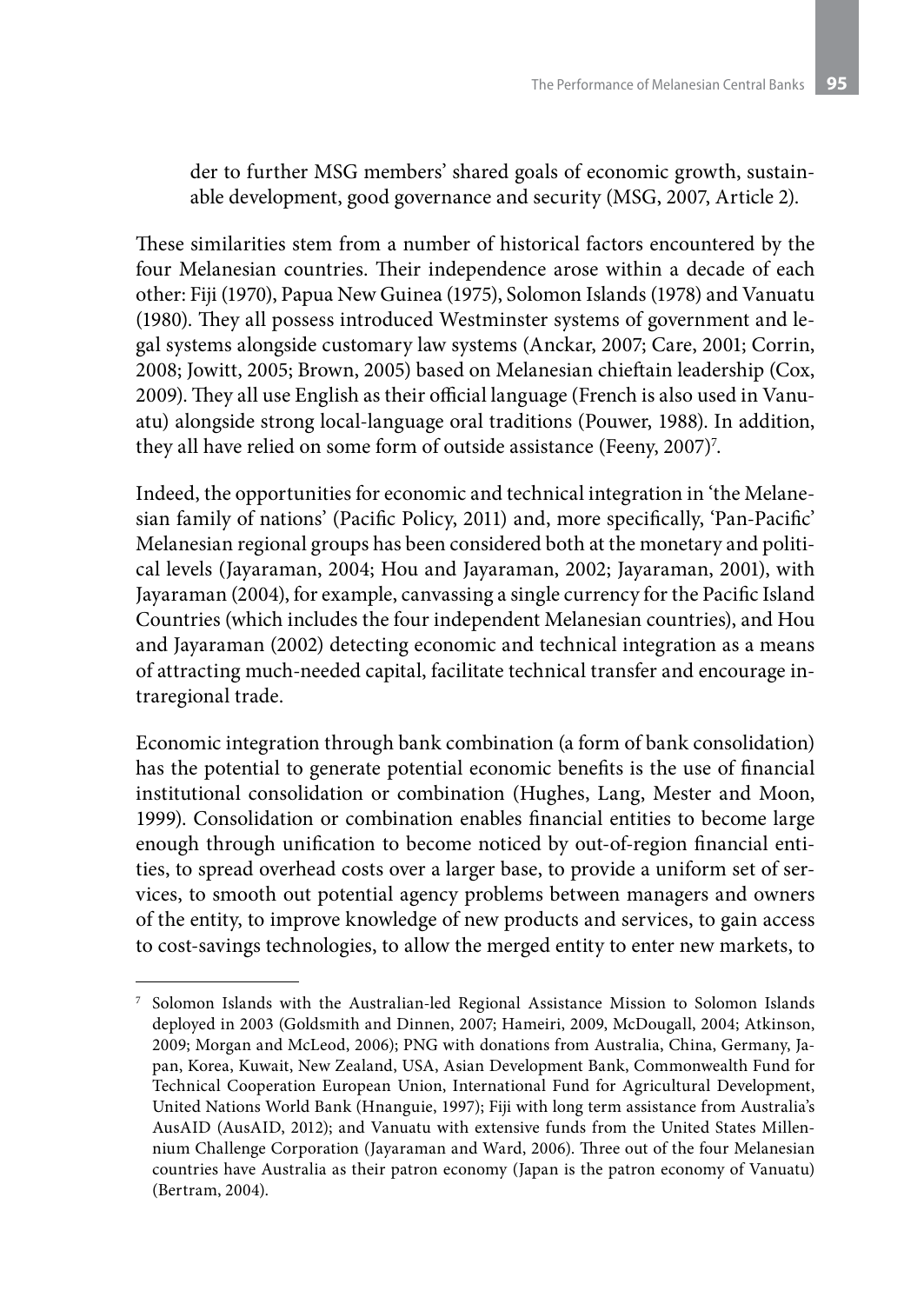improve managerial efficiencies (Beetsma and Giuliodori, 2010; Hughes, et al. 1999; Amel, Barnes, Panetta and Salleo, 2004). Hughes et al., 1999 note the rationales for merging may stem from the opportunities for diversification of assets and liabilities that reduce the costs of risk management and increase potential revenues<sup>8</sup>.

In the European context, Rother, Shucknect and Stark (2010) found that the benefits of fiscal consolidation are particularly acute with the presence of debt, government cross-border commitments within the region, economically and financially interlinked environment. Fiscal consolidation aids fiscal sustainability, promotes international solidarity, strengthen spending efficiencies, reduce unsustainable public liabilities (Rother, et al. 2010).

Inherent in any central bank unity is the issue of sound financial reporting. The central bank balance sheet is an important document that indicates both the economic resources under the control of the central bank (a mix of domestic and foreign currency assets) and its economic and legal obligations (liabilities and equity), providing information on the central bank's financial structure, liquidity and solvency (Caruana, 2011)<sup>9</sup>. The central bank income statement reflects the central bank's profitability and spending patterns although it is not a complete measure of central bank performance, which is normally assessed through its track record on monetary policy and its influence on interest and inflation rates (Sullivan, 2005). The bank's statement of changes in equity and reserves gives account of the bank's equity and reserves, distribution to shareholders (normally the government), changes of equity through retained earnings or losses, and changes in reserve accounts<sup>10</sup>.

<sup>8</sup> Mishkin (1999) and Amel et al (2004) note however, that unification often raise complications, particularly in terms of complex structures, performance and systematic risk of the merged entity but can be mitigated by vigilant prudential supervision.

Differences in regulations, institutions and market structures across countries mean that conclusions drawn from analysis of one country should be generalize to others only very carefully (Amel et al., 2004; p. 2496).

<sup>9</sup> In contrast to the financial statements prepared by private sector entities, central bank financial statements are more difficult to use in assessing the overall performance of central banks, such as whether they have achieved their objectives (KPMG, 2009). However, these statements are useful for assessing a central bank's spending and accountability. All banks are also charged with supervision of financial institutions, providing banking, registry and foreign exchange services, and as a lender of last resort to their government. Some are charged with anti-money laundering duties.

 $10$  The central bank financial statements also contain notes, schedules and other information relevant to the accounts.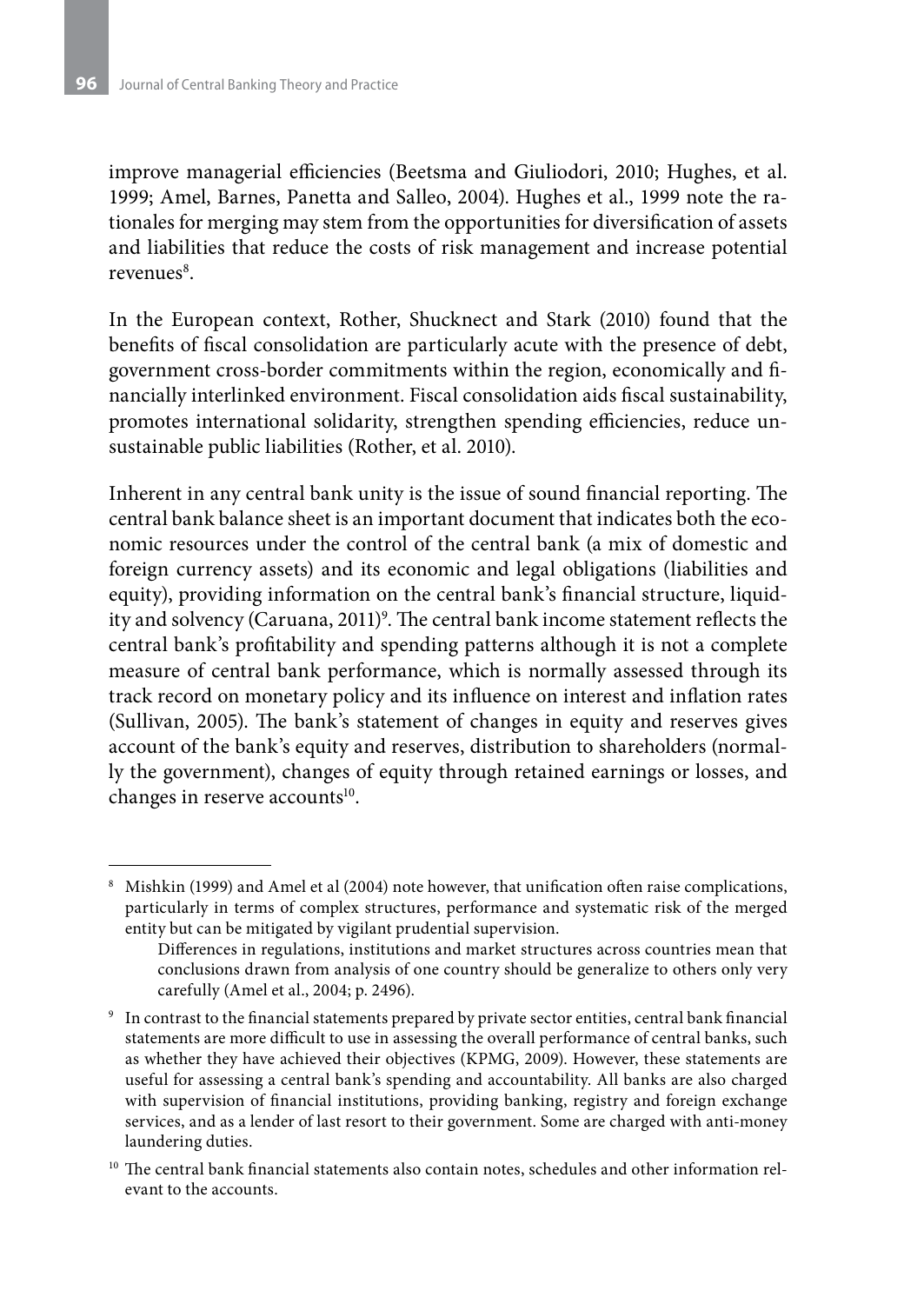Central bank financial statements involve a number of considerations. Variation may exist in accounting methodologies for recording central bank assets and liabilities (Dellas, 2011), which may impact on the central bank's profit and loss. KPMG (2009) note that central banks may book unrealized profits from foreign currencies, gold and other securities to the income statement, or directly to equity or special liability account in the balance sheet, or not at all. It is not uncommon for central banks to intervene in foreign exchange markets (Bhattacharya and Weller, 1997; Snowden, 1997). KPMG (2009) also note that central banks may vary in their treatment of: capital, in some cases making provisions for unrealized gains not included in the capital element of the balance sheet; the method of distributing or retaining profits and losses; disclosures of their relationship with government; and, their risk management; their appointment of auditor.

Given the potential arguments for central bank integration in the Melanesian region, this paper turns to the method of the combination reporting analysis that underlies the research question of this study.

## **Method**

Annual reports for the year ending 2008 from the cities of Suva, Port Moresby, Honiara and Port Vila were gathered to conduct textual analysis of the annual reporting of RBF, BPNG, CBSI and RBV. These resources were also available online. The central banks have also reported their operations on a relatively timely basis in a difficult financial reporting milieu (Dixon and Gaffikin, 2009; Chand and White, 2007; Davie, 2004; Haurisi and Davey, 2009; McKibbin, 2009), although it is important to note that at the time of writing the latest annual report available from the Reserve Bank of Vanuatu was the 2008 annual report. Thus, the analysis was confined to financial year ending 2008. In recent times, the absence of an Auditor-General in Vanuatu and the scarcity of Auditor-General reports may have contributed to the publication and dissemination of more up-todate publicly available annual reports. The Reserve Bank of Vanuatu website does have up-to-date monthly financial and economic news bulletins (RBV, 2012).

There is a statutory obligation for the four Melanesian central banks to report. Annual reporting requirements are covered by Part X of the RBF Act (*Amended*) (1985) [CAP 210]– *Accounts and Statements* for the RBF; Part VI (Finance) of the *Central Banking Act* 2000 for the BPNG; Part 9 – Accounts, Audit and Reports – of the *Central Bank of Vanuatu Act (Revised)* 2002 {CAP 125] for the RBV; and, Part VI – Accounts and Statements - of the *Central Bank of Solomon Islands Act (Revised)* 1996 [CAP 49] for the CBSI.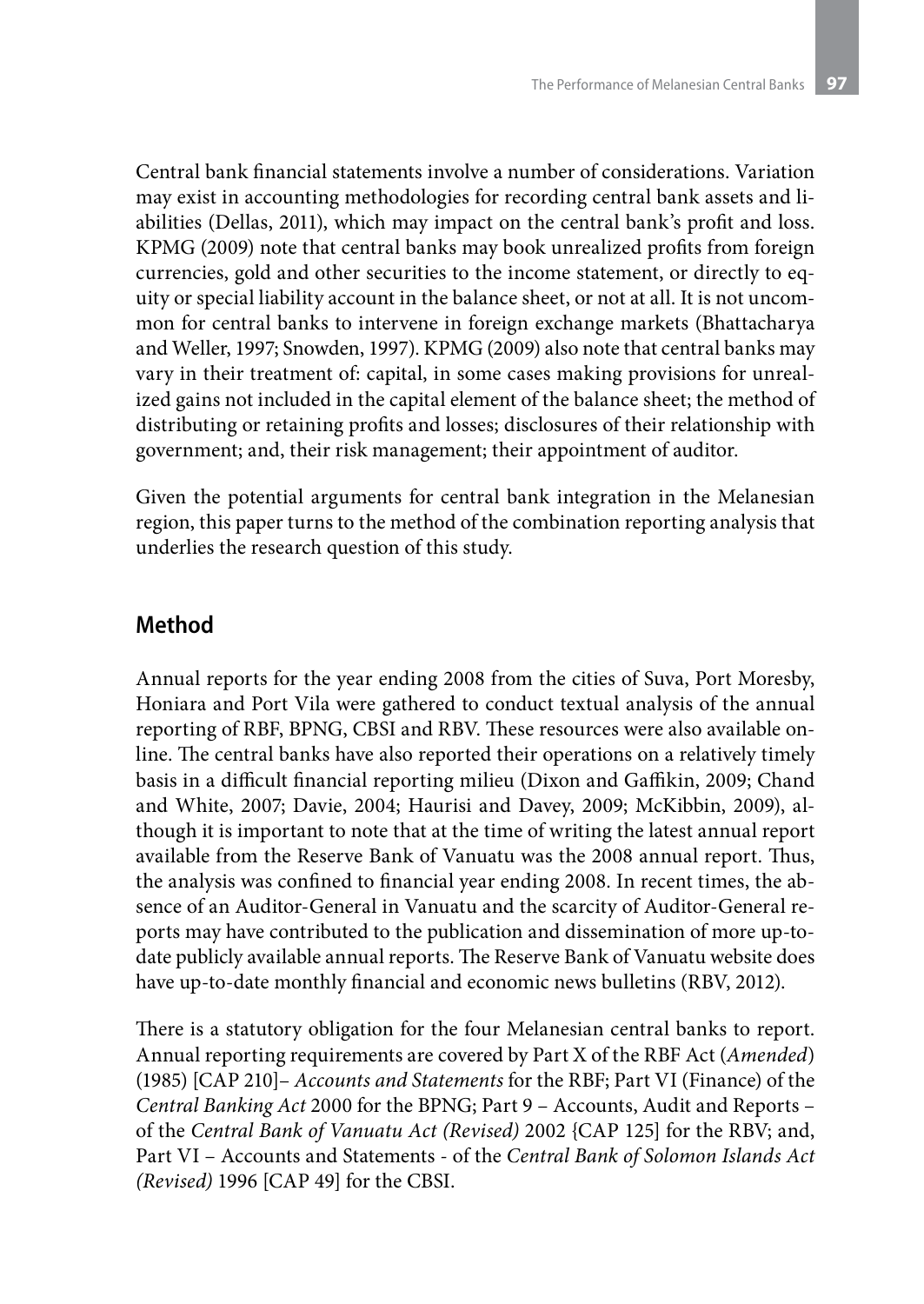The annual report provides an important means by which to communicate accountability of an entity to a wide audience (Boyne and Law, 1991, Coy et al., 2001; Ryan, et al., 2002). Textual analysis was facilitated by a form of business combination reporting analysis which focused on accounting, auditing and investigative skills to form a basis of exploratory investigation of the final accounts and statements of the four central banks in terms of their performance. In this way, the study is able to express an opinion on the credibility of the accounts. A large part of the exploratory analysis was based on the evidence of the phenomena of final accounts to form opinions on the accountability and value of the accounts.

Although there is no binding international standard for central bank financial reporting (KMPG, 2009), it appears the four Melanesian central banks have adopted IFRS (CBSI, 2008; RBF, 2008; RBV, 2008; BPNG, 2008). They have also employed a fairly uniform central bank balance sheet structure. Translation of the accounts of all four central banks from the local currency into USD was conducted as a significant amount of their foreign assets and liabilities were in that currency. For assets and liabilities in the statement of financial position, we used the rate on the last trading day of the year. The Kina (PNG's currency) appreciated against the USD in 2008, but the other currencies fell against the USD.

The rate used to translate the elements of equity at 2007 year end on 31/12/2007 was the rate on that date. Any additions to equity were translated at the closing rate. This meant that the amount in the combined statement of financial position as at 2008 year end on 31/12/2008 would not be the amount in the local currency multiplied by the closing rate. This method enables a translation gain/ loss to be calculated to show the accounting effect of exchange rate movements. It also preserves the original elements of equity at their original amounts. This is in line with *IAS 21 Translation of Foreign Currencies*. Items in the statement of Comprehensive Income were translated at the closing rate as it was impossible to ascertain the timing of these transactions. This is at variance with the revised treatment in *IAS 21 Translation of Foreign Currencies*, which states the profit items should be translated at the time of occurrence. The rates used are to translate the currencies of the Melanesian countries (PNG kina, Fijian dollar, Solomon Islands dollar and Vanuatu vatu) into United States dollars were available on exchange rate websites and calculated, as shown in Table 2.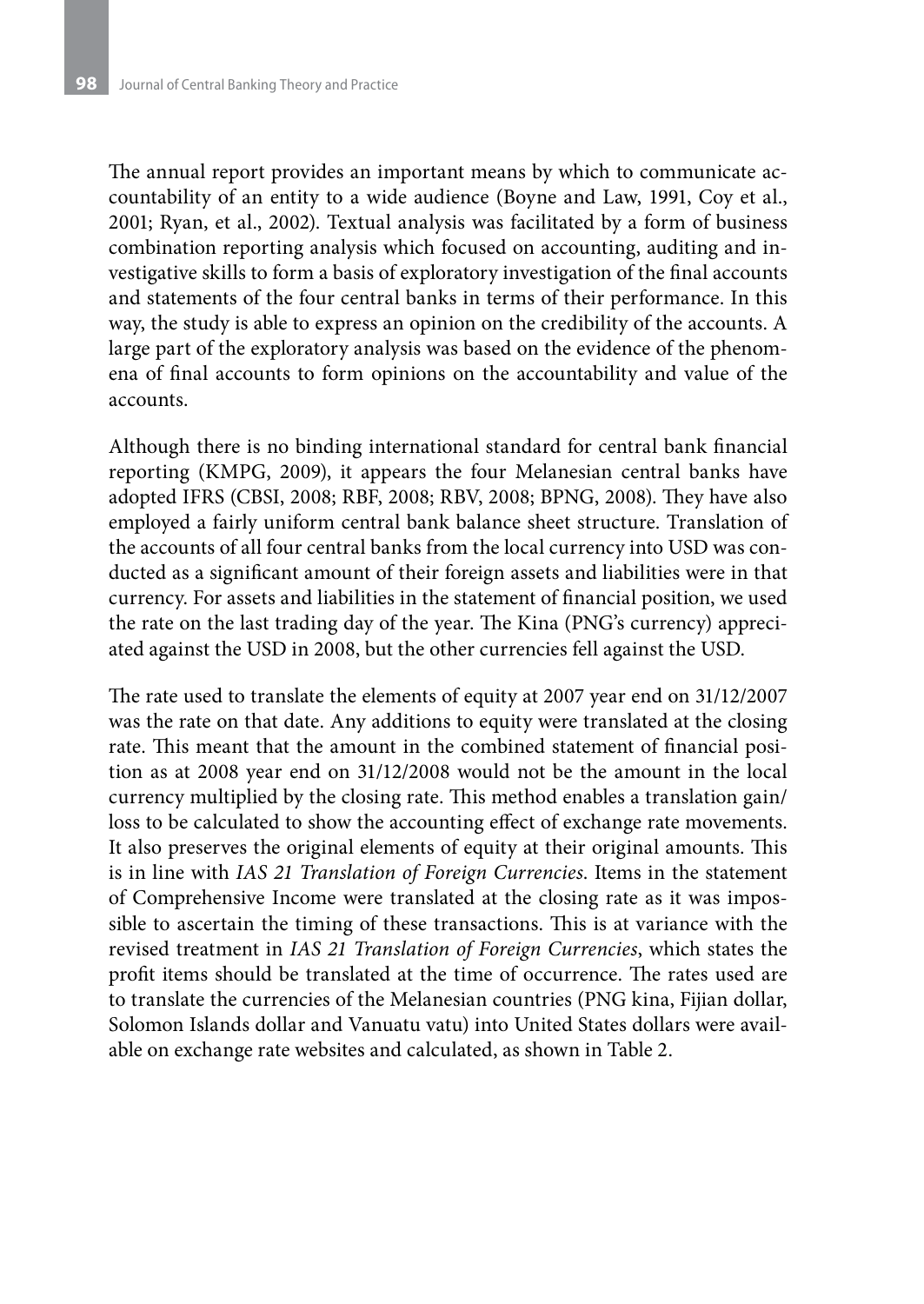|                   | USD/Kina | USD/Fiji Dollar | USD/SBD  | USD/Vatu |
|-------------------|----------|-----------------|----------|----------|
| December 31, 2007 | 0 363583 | 0.642901        | 0.130548 | 0.010256 |
| December 31, 2008 | በ 385907 | 0 568586        | 0125000  | Ი ᲘᲘጸᲠ92 |

|  |  | Table 2: Exchange Rates of Melanesian Currencies into US Dollars |  |  |  |
|--|--|------------------------------------------------------------------|--|--|--|
|--|--|------------------------------------------------------------------|--|--|--|

It was assumed that there were no inter-Melanesian country transactions between the four Melanesian central banks and no one central bank held assets and liabilities of the other three countries. These are reasonable assumptions given that most of the assets are in the major currencies, particularly, the USD. This means we combined the accounts rather than consolidated them. The two standards used were *IAS 21 Translation of Foreign Currencies and IAS39 Accounting for Financial Instruments*.

## **Results**

As shown in Table 3, a number of accounting issues had to be considered in light of International Accounting Standards (IAS) and central bank treatment of gains/losses on conversion of holdings of foreign currencies into the domestic currency, unrealised fair value gain/loss on revaluation of securities, gains/losses on the revaluation of property, plant and equipment (PPE), gold revaluation and profit distribution. Table 3 lists the most important accounting issues and states the recommended IAS treatment. It then describes the treatment of the issue by each central bank, contrasting the treatment to IAS recommended practice.

An initial major problem arising from the results of analysis was in determining whether the treatment of BPNG's proposed payment of a dividend to the PNG government in 2007 and the subsequent reversal of that transaction in 2008 to help cover losses was appropriate. It is not clear either from the accounts or the notes to the accounts why this was done. The effect of this reversal was to require a conversion of a liability to equity in 2008. A further problem arising from the analysis in terms of the BPNG's account was it was impossible to separate fair value and exchange rate gains/losses. It was assumed that these should be treated as exchange gains/losses.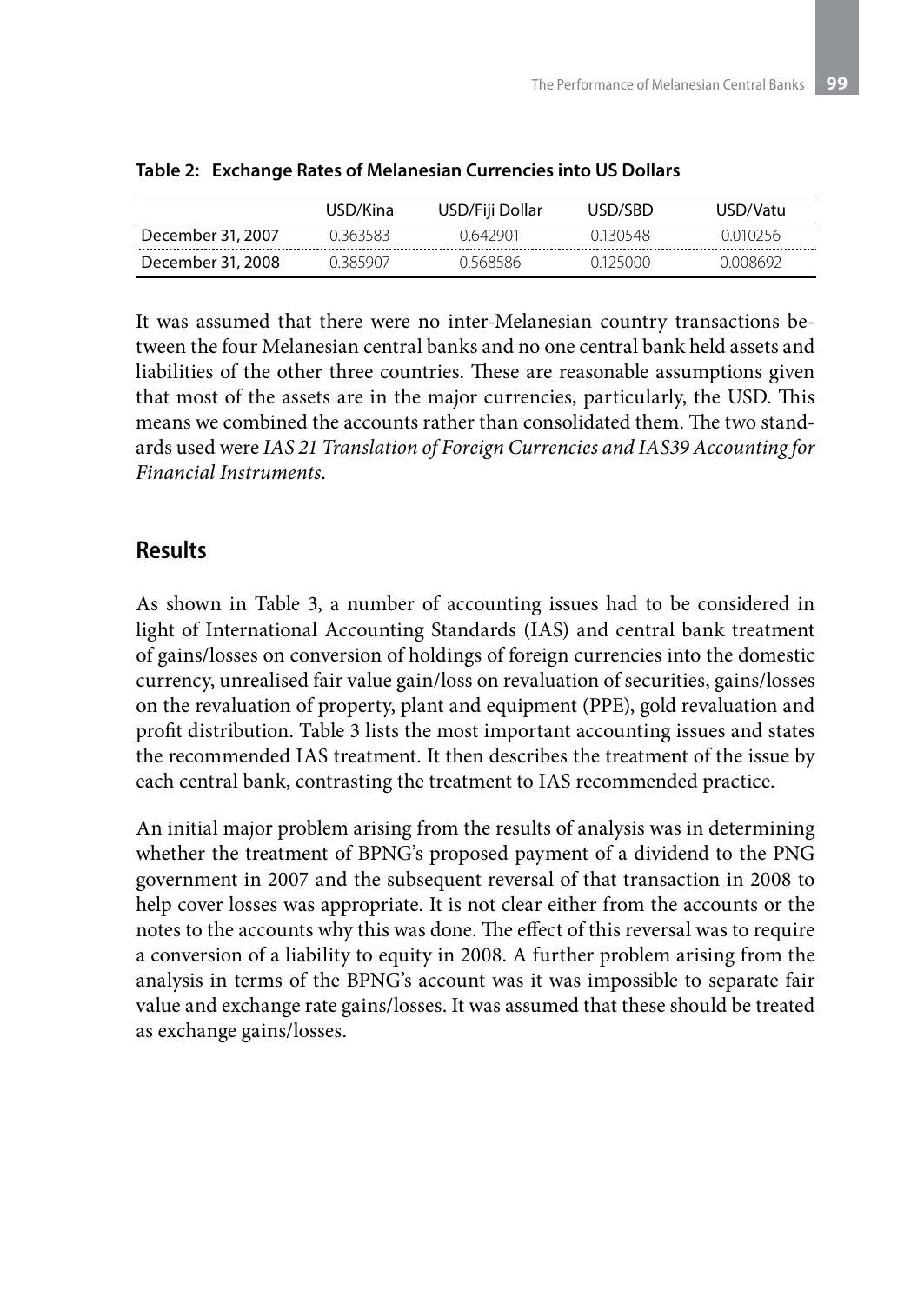| <b>Accounting Issue</b>                                                                                              | IAS recommended<br>treatment                                                                                                                          | Reserve Bank of Fiji                                                                                                                               | <b>Central Bank of</b><br>Solomon Islands                                                                                                             | <b>Bank of Papua New</b><br>Guinea                                                                                                                                 | <b>Reserve Bank of</b><br>Vanuatu                                                                                                                                                              |
|----------------------------------------------------------------------------------------------------------------------|-------------------------------------------------------------------------------------------------------------------------------------------------------|----------------------------------------------------------------------------------------------------------------------------------------------------|-------------------------------------------------------------------------------------------------------------------------------------------------------|--------------------------------------------------------------------------------------------------------------------------------------------------------------------|------------------------------------------------------------------------------------------------------------------------------------------------------------------------------------------------|
| Treatment of<br>gains/losses on<br>conversion of<br>holdings of foreign<br>currencies into the<br>domestic currency. | Include in statement<br>of comprehensive<br>income (SCI) as part<br>of profit.                                                                        | Not in SCI.<br>Included in revaluation<br>reserve account<br>foreign currency.<br>(Claimed not material)<br>20% distributed to Fiji<br>government. | Shown in SCL<br>Not part of<br>distributable profit.<br>Included in foreign<br>exchange assets<br>revaluation reserve.<br>No distribution in<br>2008. | Used to calculate loss for<br>the year.<br>Shown in retained loss<br>for 2008, in movement<br>in equity.                                                           | Not in SCI.<br>Included in the<br>revaluation reserve<br>in statement of<br>changes in equity.<br>20% of the balance<br>is distributed to<br>government.                                       |
| Unrealized fair<br>value gain/loss<br>on revaluation of<br>securities.                                               | Included in the<br>calculation of profit<br>for held-for-trading<br>financial assets. In a<br>reserve for available-<br>for-sale financial<br>assets. | Included in available-<br>for-sale reserve.                                                                                                        | No foreign<br>denominated<br>securities held.<br>No market<br>for domestic<br>government<br>securities.                                               | Included in profit.<br>Included in retained<br>profit in statement of<br>changes in equity.                                                                        | <b>Financial assets</b><br>are carried at fair<br>value with gains/<br>losses through<br>profit except for<br>available-for-sale<br>assets which are<br>included in the fair<br>value reserve. |
| Gains/Josses on the Included in SCI as                                                                               | revaluation of PPE. other comprehensive revaluation reserve.<br>income.                                                                               | Included in the asset                                                                                                                              |                                                                                                                                                       |                                                                                                                                                                    |                                                                                                                                                                                                |
| Gold revaluation.                                                                                                    | Included in SCI as<br>other comprehensive<br>income.                                                                                                  |                                                                                                                                                    |                                                                                                                                                       | Included in SCI but<br>reversed out of retained<br>profit in the statement of<br>changes in equity.<br>Included in the gold<br>revaluation reserve.                |                                                                                                                                                                                                |
| Profit distribution,                                                                                                 | Shown in the<br>statement of changes Becomes a liability.<br>in equity $-$ in<br>retained earnings.                                                   | 100% to government.                                                                                                                                | 50% to the general<br>reserve: 25% to<br>the capital asset<br>reserve; 25% to the in 2008 when loss<br>government.                                    | 100% to the government 90% to the<br>when a profit is made.<br>Liability was cancelled<br>made and returned to<br>the bank. Treated as an<br>injection of capital. | government.<br>Becomes a liability.<br>10% to the general<br>reserve                                                                                                                           |

**Table 3: Analysis of Accounting Treatment**

Central banks typically earn income from interest on government obligations, credit to and foreign exchange holdings (Beckerman, 1997). As depicted in Table 4, the combined statement of comprehensive income, all Melanesian central banks made operating profits for year-ending 2008, but both CBSI and BNPG made substantial net losses. CBSI's USD 10,151,000 loss on holdings of foreign currency meant that its USD 9,449,000 net loss represented over 150 per cent negative return on total operating revenue of USD 6,289,000, a cause for considerable concern. BPNG's USD 274,127,000 loss on holdings of foreign currency together with its USD 24,872,000 loss on currency trading, manifested in a USD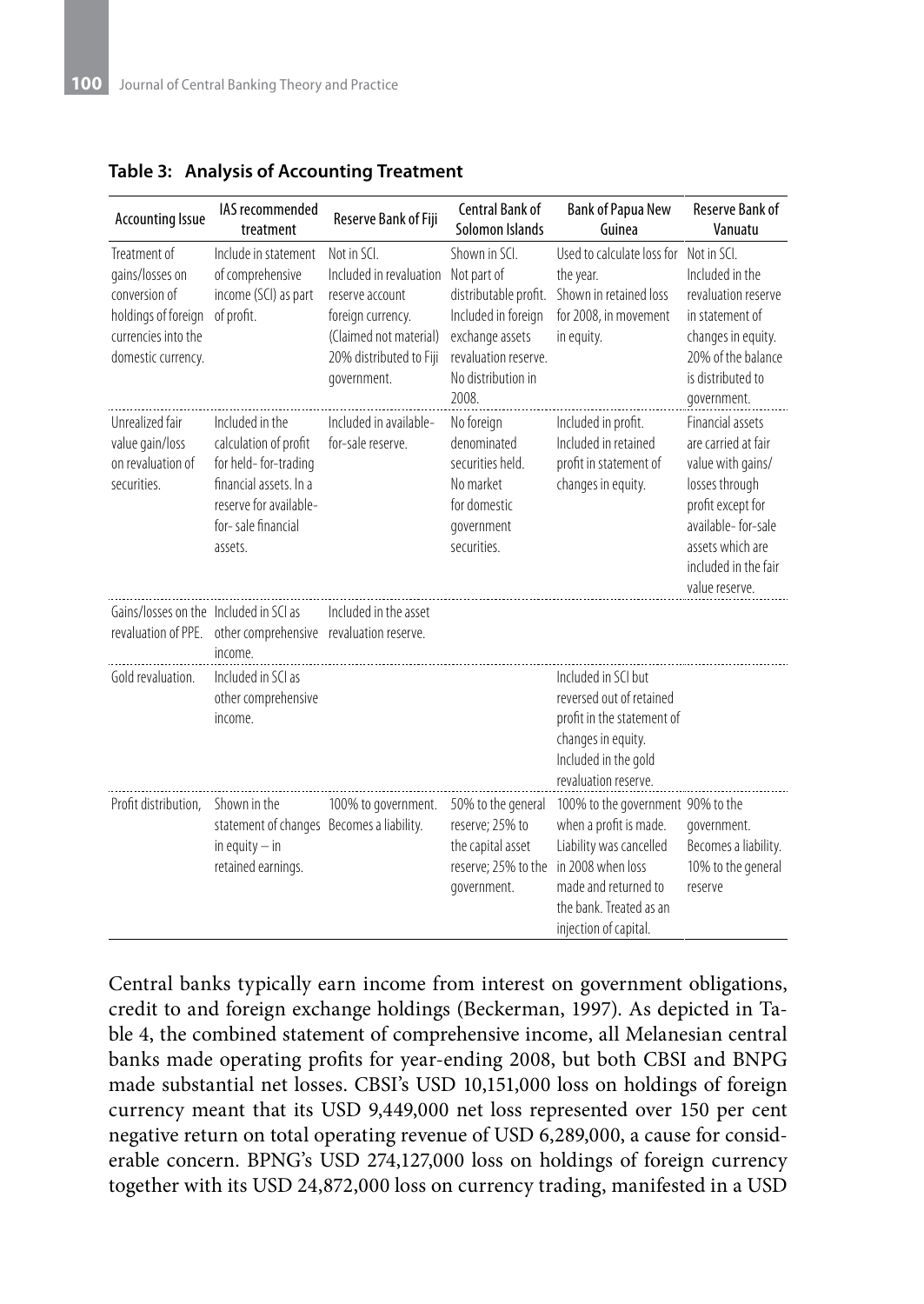259,295,000 net loss (over 27 times CBSI's net loss) represented over 190 per cent return on its total operating revenue, again raising a cause for major concern. In contrast, RBV made over 100 per cent return on total operating revenue after a positive gain on holdings of foreign currencies. RBF also made an operating profit of USD11,969,000 and a net profit of USD18,299,000.

The final column of Table 4, headed Combined Melanesian Central Bank (MCB), shows the results of the MCB's statement of comprehensive income. MCB's net loss of USD 244,246,000 clearly shows the far-reaching contribution of losses on holdings of foreign currency by BPNG and CBSI.

| Comprehensive income for<br>four central banks year ending<br>December 31, 2008 | <b>Reserve Bank</b><br>of Fiji | <b>Central Bank of</b><br>Solomon Islands | <b>Bank of Papua</b><br>New Guinea | <b>Reserve Bank</b><br>of Vanuatu | <b>Combined Central</b><br><b>Melanesian Bank</b> |
|---------------------------------------------------------------------------------|--------------------------------|-------------------------------------------|------------------------------------|-----------------------------------|---------------------------------------------------|
|                                                                                 | USD ('000)                     | USD ('000)                                | USD ('000)                         | USD ('000)                        | USD ('000)                                        |
| REVENUE                                                                         |                                |                                           |                                    |                                   |                                                   |
| Interest revenue                                                                | 27,861                         | 5,327                                     | 107,412                            | 5.835                             | 146,435                                           |
| Fees, royalties, commissions                                                    |                                | 735                                       | 6.044                              |                                   | 6,779                                             |
| Realized net gain on securities                                                 | 745                            | 81                                        | 15,624                             |                                   | 16,450                                            |
| Other revenue                                                                   | 729                            | 146                                       | 7.194                              | 300                               | 8,369                                             |
| <b>TOTAL OPERATING REVENUE</b>                                                  | 29,335                         | 6,289                                     | 136,274                            | 6,135                             | 178,033                                           |
| <b>EXPENSES</b>                                                                 |                                |                                           |                                    |                                   |                                                   |
| Interest expense                                                                | 1,756                          | 266                                       | 73,609                             | 608                               | 76,239                                            |
| Personnel expenses                                                              | 6,716                          | 3,054                                     | 7,362                              | 2,046                             | 19,178                                            |
| Other expenses                                                                  | 3,497                          | 2,267                                     | 15,599                             | 1,140                             | 22,503                                            |
| TOTAL OPERATING EXPENSES                                                        | 11,969                         | 5,587                                     | 96,570                             | 3,794                             | 117,920                                           |
| Operating profit                                                                | 17,366                         | 702                                       | 39,704                             | 2.341                             | 60,113                                            |
| <b>Currency trading losses</b>                                                  | (48)                           |                                           | (24, 872)                          |                                   | (24,920)                                          |
| Gains/losses on holdings of<br>foreign currency                                 | 981                            | (10, 151)                                 | (274, 127)                         | 3.858                             | (279, 439)                                        |
| Net profit                                                                      | 18.299                         | (9.449)                                   | (259.295)                          | 6.199                             | (244246)                                          |

#### **Table 4: Combined Profit Statement for Combined Central Melanesian Bank**

Table 5 reveals results of the central banks' statement of financial position. By total assets, BPNG is the largest central bank, comprising almost 75 per cent of the joint MCB's total assets and over 80 per cent of the MCB's total foreign assets. Indeed, BPNG has over 17 times as many foreign assets as it does have domestic assets. BPNG's foreign asset holding represents over 93 per cent of those combined for the MCB foreign asset holding. However, BPNG's foreign liabilities represent less than 2 per cent of its own total liabilities. BPNG is the only Melanesian central bank with government deposits and has issued a significant amount of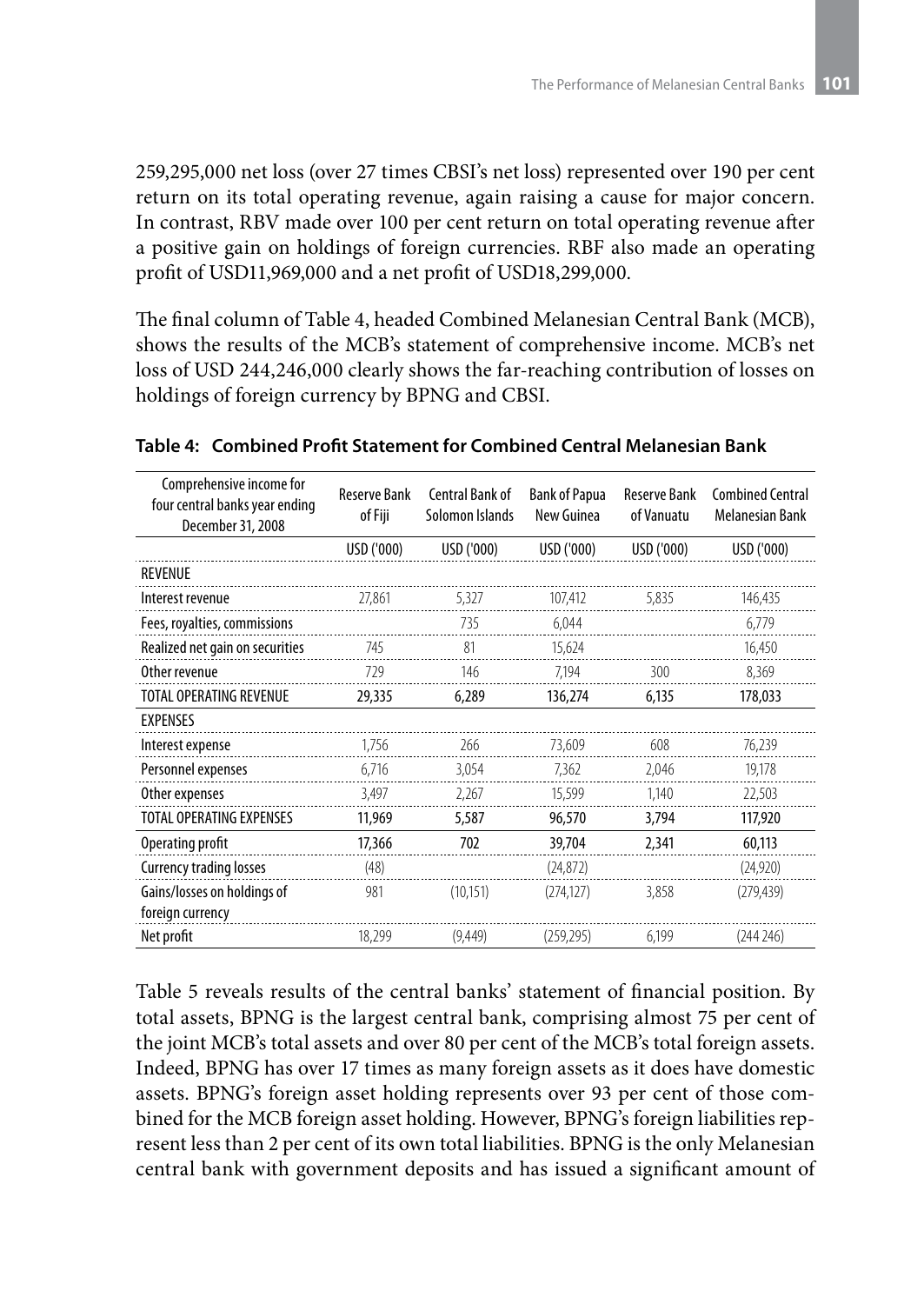domestic securities (USSD 854,762,000), the RBV being the only other institution to issue them (USD 11,084,000).

| Combined statement of financial position<br>for four central banks year ending December | <b>Central Bank</b><br>Reserve<br>of Solomon |                | <b>Bank of</b><br>Papua New | Reserve<br><b>Bank of</b> | Combined<br>Central |
|-----------------------------------------------------------------------------------------|----------------------------------------------|----------------|-----------------------------|---------------------------|---------------------|
| 31,2008                                                                                 | <b>Bank of Fiji</b>                          | <b>Islands</b> | Guinea                      | Vanuatu                   | Melanesian Bank     |
|                                                                                         | USD('000)                                    | USD('000)      | USD('000)                   | USD('000)                 | USD('000)           |
| <b>FOREIGN ASSETS</b>                                                                   |                                              |                |                             |                           |                     |
| Cash                                                                                    | 93.972                                       |                | 267.277                     |                           | 361,249             |
| Short-term commercial paper                                                             | 48.248                                       | 12.035         |                             |                           | 60,283              |
| Marketable securities and investments                                                   | 139,693                                      |                | 1,879,230                   |                           | 2,018,923           |
| Term deposits                                                                           |                                              | 76.019         |                             |                           | 76,019              |
| Gold                                                                                    | 727                                          |                | 38.322                      |                           | 39.049              |
| <b>IMF</b> accounts                                                                     | 119,200                                      | 15             | 115                         | 5,735                     | 125,065             |
| Other foreign assets                                                                    | 5,684                                        | 621            | 25.551                      | 1,076                     | 32,932              |
| TOTAL FOREIGN ASSETS                                                                    | 407,524                                      | 88,690         | 2,210,495                   | 6,811                     | 2,713,520           |
| <b>DOMESTIC ASSETS</b>                                                                  |                                              |                |                             |                           |                     |
| Cash                                                                                    | 344                                          | 53             | 204                         | 59,418                    | 60,019              |
| <b>Domestic securities</b>                                                              | 91,213                                       | 20,670         | 70,629                      | 47,221                    | 229,733             |
| Loans & advances                                                                        |                                              |                | 21,901                      |                           | 21,901              |
| Property, plant & equipment                                                             | 13,503                                       | 7.931          | 19,228                      | 10,526                    | 51,188              |
| Other assets                                                                            | 11,196                                       | 2,256          | 17,481                      | 12,780                    | 43,713              |
| TOTAL DOMESTIC ASSETS                                                                   | 116,256                                      | 30,910         | 129,443                     | 129,945                   | 406,554             |
| <b>TOTAL ASSETS</b>                                                                     | 523,780                                      | 119,600        | 2,339,938                   | 136,756                   | 3,120,074           |
| <b>FOREIGN LIABILITIES</b>                                                              |                                              |                |                             |                           |                     |
| <b>IMF SDR allocations</b>                                                              | 10,749                                       | 1,015          | 15,429                      |                           | 27,193              |
| <b>Derivatives</b>                                                                      |                                              |                | 27,509                      |                           | 27,509              |
| Other foreign liabilities                                                               | 7                                            | 2,388          |                             | 478                       | 2,873               |
| TOTAL FOREIGN LIABILITIES                                                               | 10,756                                       | 3,403          | 42,938                      | 478                       | 57,575              |
| <b>DOMESTIC LIABILITIES</b>                                                             |                                              |                |                             |                           |                     |
| <b>Demand deposits</b>                                                                  | 37,565                                       | 35,220         |                             |                           | 72,785              |
| Domestic securities issued                                                              |                                              |                | 854,762                     | 11,084                    | 865,846             |
| Currency in circulation                                                                 | 222,268                                      | 34,983         | 328,383                     | 43,545                    | 629,179             |
| Statutory reserve deposits                                                              | 107,403                                      |                | 298,960                     | 37,144                    | 443,507             |
| IMF-notes currency subscription                                                         | 83,148                                       |                |                             | 3,774                     | 86,922              |
| Government deposits                                                                     |                                              |                | 747,507                     |                           | 747,507             |
| Payables to government                                                                  | 18,781                                       | 176            |                             | 26,191                    | 45,148              |
| Other domestic liabilities                                                              | 1,770                                        | 12,301         | 18,397                      | 2,886                     | 35,354              |
| TOTAL DOMESTIC LIABILITIES                                                              | 470,935                                      | 82,680         | 2,248,009                   | 124,624                   | 2,926,248           |
| TOTAL LIABILITIES                                                                       | 481,691                                      | 86,083         | 2,290,947                   | 125,102                   | 2,983,823           |
| NET ASSETS                                                                              | 42,089                                       | 33,517         | 48,991                      | 11,654                    | 136,251             |

#### **Table 5: Combined Statement of Financial Position for Central Melanesian Bank**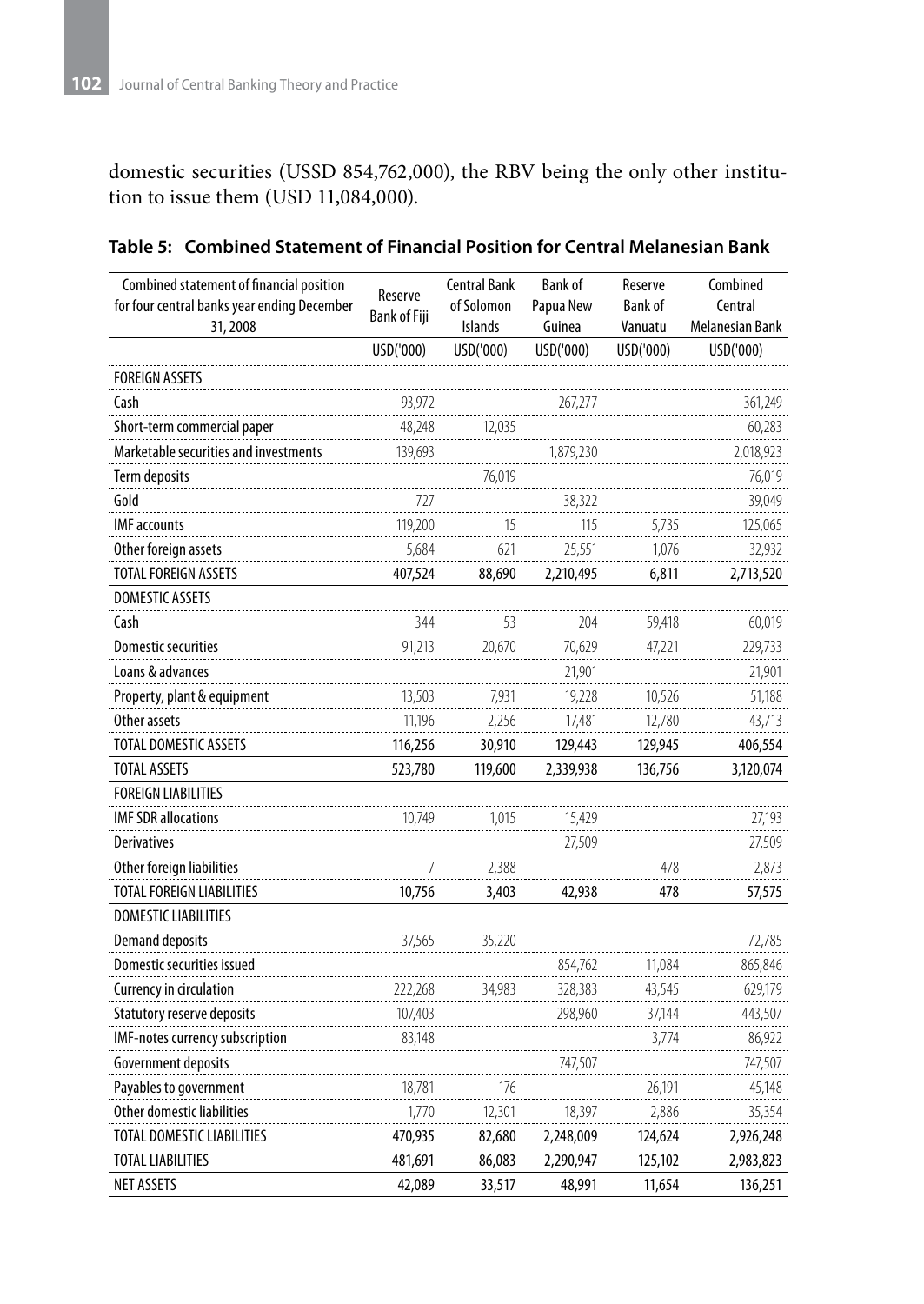The combined equity statement of the four Melanesian central banks reveal that, by capital, BPNG is by far the largest central bank and the only bank with gold reserves, a distributable profits reserve and retained loss. It is also the only bank that made a translation gain. The change in equity from 1 January 2008 to 31 December 2008 also highlights BPNG's USD 274,127,000 loss on holdings of foreign currency, which substantially contributed to its negative change in total equity. Realized foreign exchange losses also impacted on BPNG's cash flow statement, contributing to negative cash flows from operations of USD 262,874,000. RBV total cash flows from investment are also negative (USD 15,7999,000), due in large part to losses on short term commercial paper (USD 9,326,000) and advances to commercial banks (USD 5,650,000). Principally, on the back of deposits, both RBF and CBSI had negative cash flows from financing. Both RBF and RBV had negative total cash flows.

## **Conclusion and Implications**

the results of the analysis of the financial statements of the four Melanesian central banks show that not only is it logistically possible to combine reporting of the four Melanesian central banks as one but also there are clear benefits of using combination reporting analysis as a measure of performance measurement.

Some limitations should be acknowledged. First, in translating the central banks' accounting into USD terms, so they may be added together, we should note that the nature of the gains/losses on foreign currency holdings, predominantly in USD, changes. For example, if the kina appreciates against the USD by, say 10 per cent, then BPNG makes an unrealised or 'paper' loss in kina terms equal to the USDs held in foreign exchange reserves. When measured in USD terms, however, it has made no loss on its USD reserves. Indeed, it would have made a gain, in USD terms, on all the kina-denominated assets if holds, as well as a loss on its kina-denominated liabilities. Nevertheless, this study illustrates the volatility that Melanesian central banks are exposed to in exchange rate fluctuations, particularly in invoking combination reporting which illustrates this volatility more vividly through comparison and contrasts rather than individual central bank accounts appraisals. Combination reporting also provides the contextualisation for the management of foreign exchange reserves to reduce exchange rate losses by emphasising the treatment of foreign currency reserves as assets rather than as potential exchange rate stabilizers.

Second, combination reporting analysis implies that the four Melanesian countries would share a single currency and thus experience the potential for sub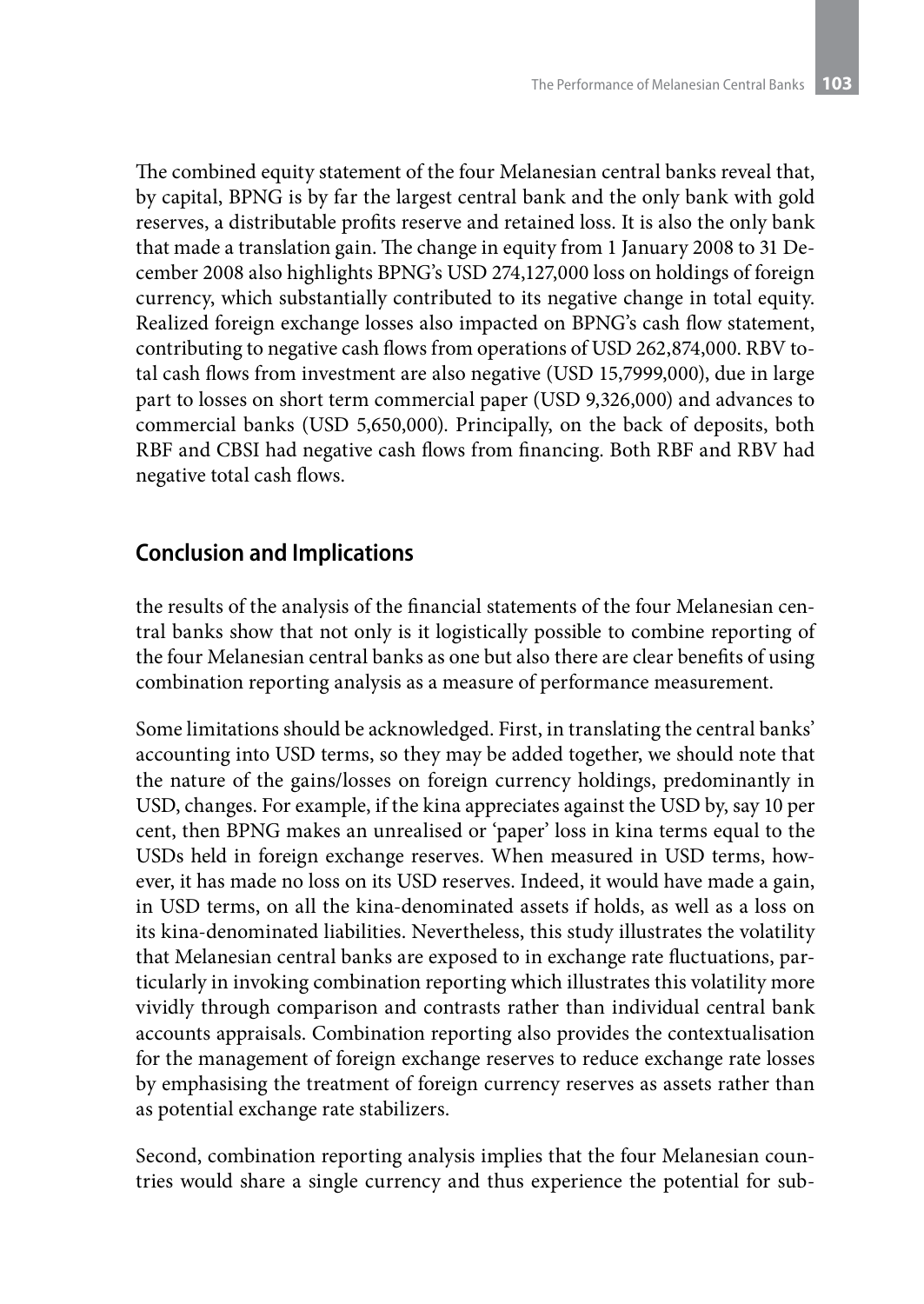stantial macroeconomic and financial consequences of such a move. By accepting a common Melanesian currency which, in turn, would mean a common exchange rate with the USD, all four Melanesian countries would experience the same exchange rate movements against the USD over time. As acknowledged earlier, while economic integration through bank combination has benefits, there is a clear need for future research to fully assess these benefits and consider the practical nature of financial mechanisms that could take place to tease out these macroeconomic and financial consequences.

Clearly, there are some central banks that are operating beyond their remit of promoting sound central bank practices. BPNG's and CBSI's substantial net losses on the back of substantial holdings of foreign currency suggests a need for a governing body such as the MCB to oversee and reduce high-risk foreign currency holding practices. The whittling down by an MCB of BPNG's foreign marketable securities of USD 1,879,230,000 could contribute to the reduction of its USD 274,127,000 loss on foreign currency holding.

The BPNG appears not to be at arm's distance from the PNG government with the BPNG's payment of a dividend to the government and the subsequent reversal of this practice a year later. An MCB could distance itself from government interference and ensure that central bank independence is maintained. Local expertise does not appear to be able to resist the urges of national governments; an MCB may have greater power to resist.

The MCB's combined accounts also show that by combining the four banks as one, the MCB becomes larger and thus more noticeable in the Melanesian region. This element of size may attract the level of expertise required to manage considerable overseas assets for a MCB. The lure of a relatively large unified central bank may lure skilled personnel to manage a large foreign asset portfolio. Putting aside the very large sums involved in foreign marketable securities and investments, the MCB could operate with a not-insubstantial amount domestic assets of USD 406,554,000 and spread overhead costs over a larger base.

The idea of a united Melanesian central bank accommodates the tenets of classic modernization theory by providing an internal 'Melanesian solution' to the issues faced by these Melanesian central banks through combination reporting analysis. Such analysis sidesteps the need for a foreign power or a foreign advisor (Henderson, 2003), and provides an inexpensive solution for fulfilling accountability issues for end users. Combination reporting also appears to be a novel way for examining potential solutions for the difficulties emerging central banks face in a regional area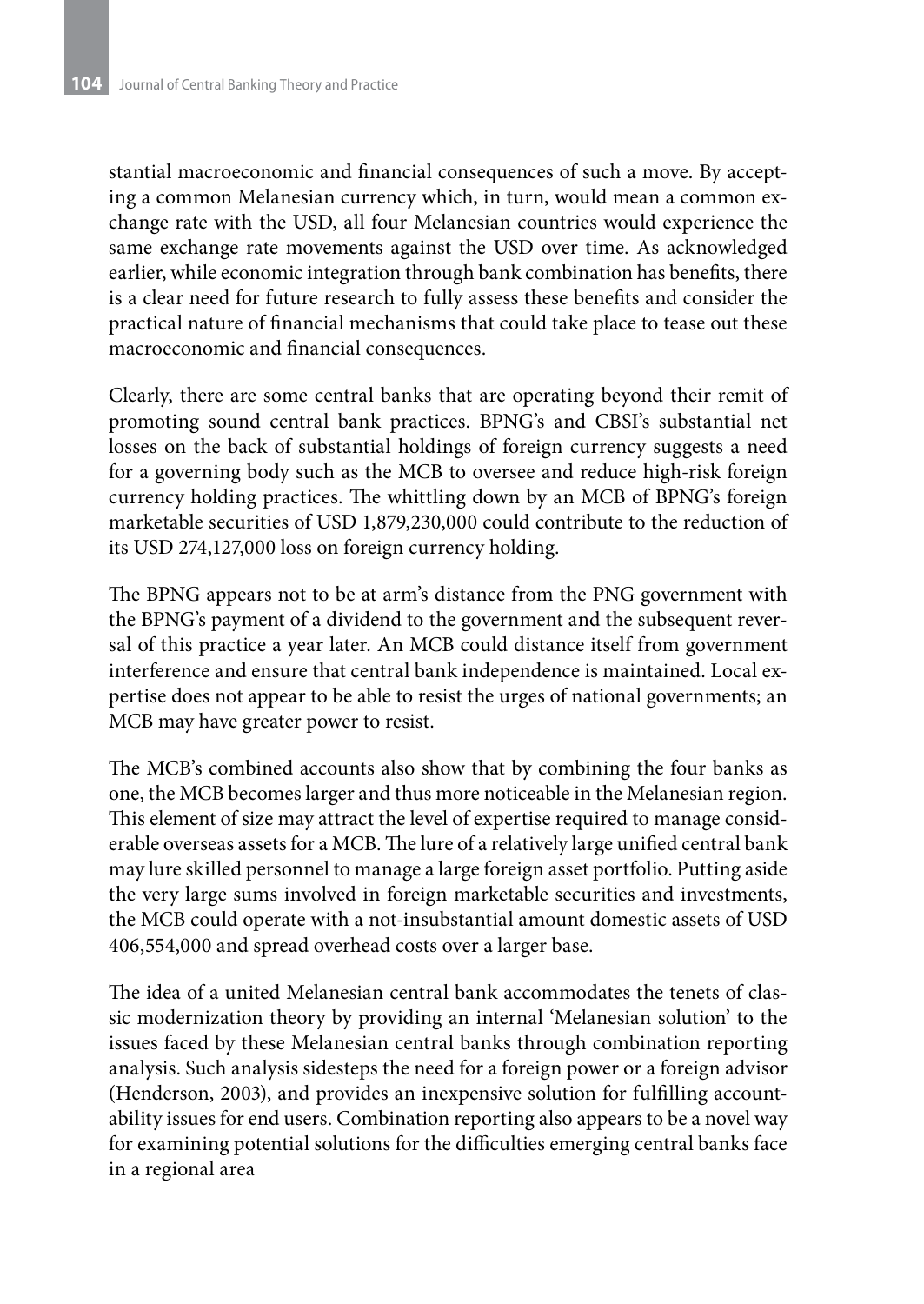### **References**

- 1. ADB (2000). The Role of Central Banks in Microfinance in Asia and the Pacific, Country Studies, 2, Asian Development Bank, Manila.
- 2. ADB (2010a). Solomon Islands 2010 Economic Report, Asian Development Bank, Mandaluyong City, Philippines.
- 3. ADB (2010b). Asian Development Outlook, Asian Development Bank, Manila, Philippines.
- 4. AFI (2011). Pacific Islands Working Groups, Alliance for Financial Inclusion, available at: http://www.afi-global.org/node/522 (accessed 22 July, 2012).
- 5. Amel, D., C.Barnes, F.Panetta, and C.Salleo (2004). Consolidation and efficiency in the financial sector: A review of the international evidence, *Journal of Banking & Finance,* 28, 2493-2519.
- 6. Anckar, D. (2007). Westminster Lilliputs? Parliaments in Former Small British Colonies", *Parliamentary Affairs,* 60(4), 637-654.
- 7. Angelon, I. (1999). The role of a regional bank in a system of central banks: A comment, *Carnegie-Rochester Conference Series on Public Policy* 51, 73-77.
- 8. Atkinson, J. (2009). Big Trouble in Little Chinatown: Australia, Taiwan and the April 2006 Post-Election Riot in Solomon Islands, *Public Affairs* 82(1), 47-65.
- 9. AusAID (2011). About Papua New Guinea, available at: http://ausaid.gov.au/ country/png/png\_intro.cfm (accessed 10 January 2012).
- 10. AusAID (2012). Fiji, available at http://www.ausaid.gov.au/country/country. cfm?CountryId=15 (accessed 10 January 2012).
- 11. BEAC (2012). Banque des États de l'Afrique Centrale, available at: http:// www.beac.int/ (accessed 17 January 2012).
- 12. BCEAO (2012). Central Bank of West African States, available at: http:// www.bceao.int/internet/bcweb.nsf/english.htm?OpenFrameSet (accessed 10 January 2012).
- 13. Beckerman, P. (1997). Central-Bank Decapitalization in Developing Economies, *World Development*, 25(2),167-178.
- 14. Beetsma, R. and M. Giuliodori (2010). The Macroeconomic Costs and Benefits of the EMU and other monetary unions: An overview of recent research, *Journal of Economic Literature*, 48(3), 603-642.
- 15. Bertelsmann Stiftung (2012). Papua New Guinea, available at: http://bti2006. bertelsmann-transformation-index.de/118.0.html?L=1 (accessed 17 January 2012).
- 16. Bertram, G. (2004). On the convergence of small island economies with their metropolitan patrons, *World Development*, 32(2), 341-364.
- 17. Bhattacharya, U. and P.Weller (1997).The advantage of hiding one's hand: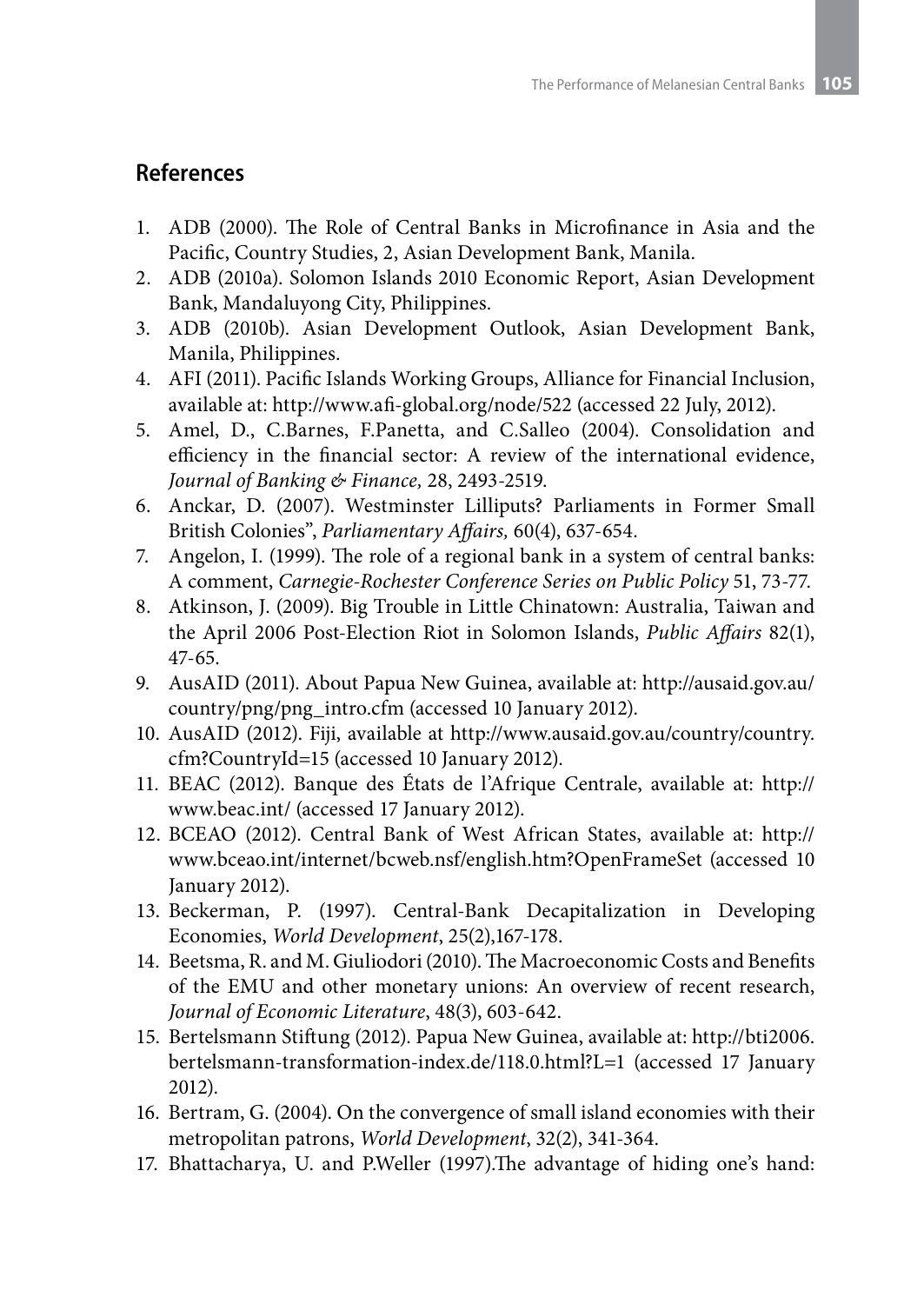Speculation and central bank intervention in the foreign exchange market, *Journal of Monetary Economics,*. 39, 251-277.

- 18. Bolton, L. (1998), Chief Willie Bongmatur Maldo and the Role of Chiefs in Vanuatu, *The Journal of Pacific History*, 33(2), 179-195.
- 19. Boyne, G. and Law, J. (1991). Accountability and local authority annual reports: the case of the Welsh district councils, *Financial Accountability & Management*, 7(3), 179-194.
- 20. BPNG (2008). *Statutory Accounts for the year ended 31 December 2008*, Bank of Papua New Guinea, Port Moresby.
- 21. Brown, K. (2005). *Reconciling customary law and received law in Melanesia: The post-independence experience in Solomon Islands and Vanuatu*, Charles Darwin University Press, Darwin.
- 22. BTI (2010). Papua New Guinea Country Report, Bertelsmann-Stiftung", available at: http://www.bertelsmann-transformation-index. de/118.0.html?L=1 (accessed 7 January 2012).
- 23. Care, J. C. (2001). Customary law in conflict: the status of Customary Law and Introduced Law in post-colonial Solomon Islands, *University of Queensland Law Journal*, 21(2), 167-177.
- 24. Caruana, J. (2011). W*hy central bank balance sheets matter, Keynote address at the Bank of Thailand-BIS conference on Central bank balance sheets in Asia and the Pacific: the policy changes ahead*, Bank for International Settlements, Chiang Mai, Thailand.
- 25. CBSI (2008). 2*008 Central Bank of Solomon Islands Annual Report*, Central Bank of Solomon Islands, Honiara.
- 26. Chand, P. and M. White (2007). A critique of the influence of globalization and convergence of accounting standards in Fiji, *Critical Perspectives on Accounting,* 18, 605-622.
- 27. Cornford, R. (2002). 'Micro' financial services: what to Pacific people need?, *Asia Pacific Viewpoiing*, 43(3), 343-354.
- 28. Corrin, J. (2008). Ples Bilong Mere: Law, Gender and Peace-Building in Solomon Islands, *Feminist Legal Studies,* 16, 169-194.
- 29. Cox, J. (2009). Active citizenship or passive clientelism? Accountability and development in Solomon Islands, *Development in Practice*, 19(8), 964-980.
- 30. Coy, D., Fischer, M. and Gordon, T. (2001). Public accountability: a new paradigm for college and university annual reports, *Critical Perspectives on Accounting*, 12, 1-31.
- 31. Crocombe, R. (1989). *The South Pacific: An introduction (5th rev.ed.)*, Longman Pau, Auckland, NZ.
- 32. Cukierman, A., G. P. Miller and B. Neyapti (2002). Central bank reform, liberalization and inflation in transition economies – an international perspective, *Journal of Monetary Economics*, 49, 237-264.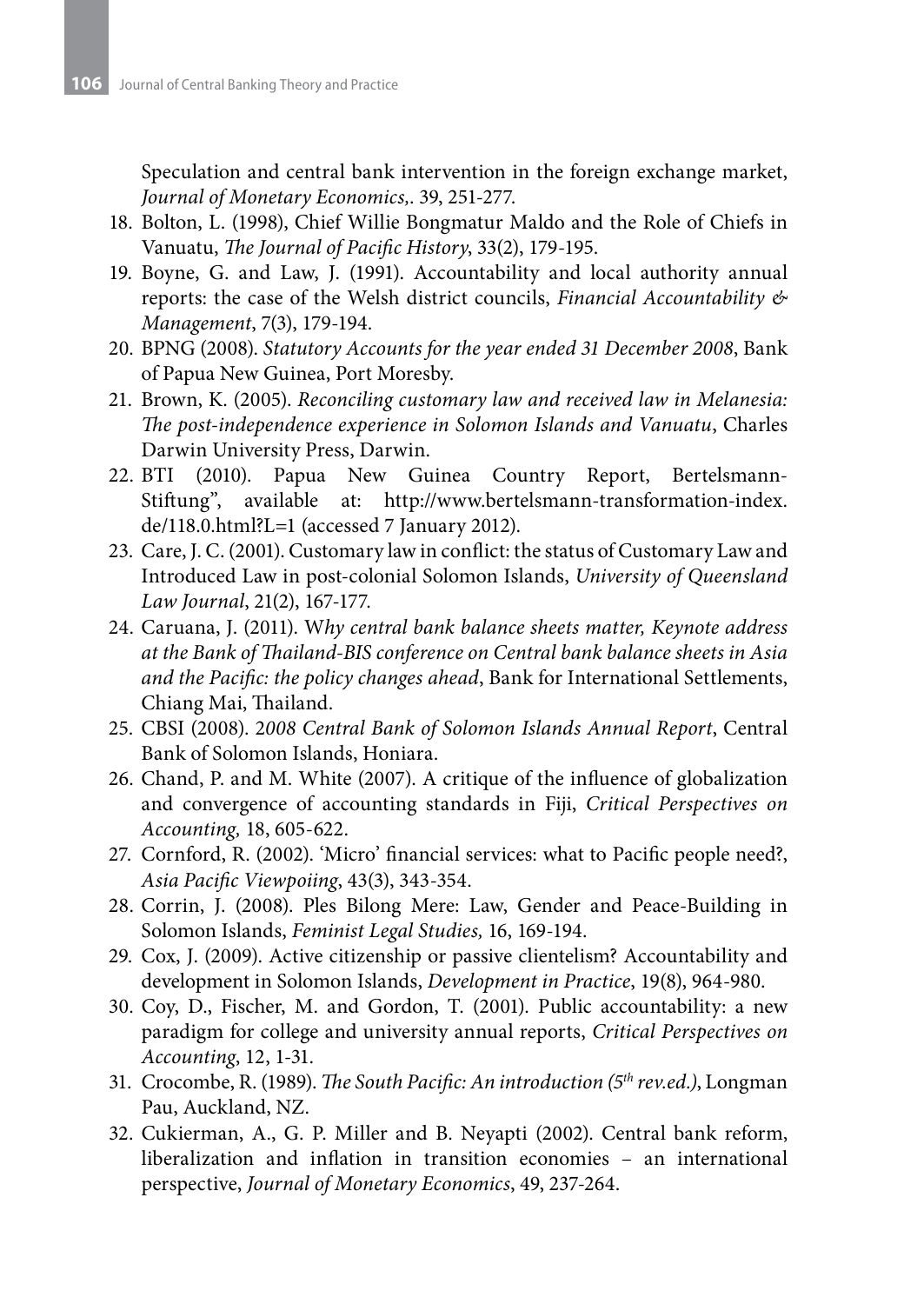- 33. Curdia, V. and M. Woodford (2011). The central-bank balance sheet as an instrument of monetary policy, *Journal of Monetary Economics* 58, 54-79.
- 34. Curry, G. N. (2003). Moving Beyond Postdevelopment: Facilitating Indigenous Alternatives for Development, *Economic Geography*, 79(4), 405-423.
- 35. Davie, S.S.K. (2005). The politics of accounting, race and ethnicity: a story of Chiefly-based preferencing, *Critical Perspectives on Accounting*, 16, 551-577.
- 36. Davie, S. S. K. (2004). Accounting and reform initiatives: Making sense of situation-specific resistance to accounting, in Hopper, T. & Z. Hoque (Eds.), *Accounting and accountability in emerging and transition economies, Supplement 2: Accounting and accountability in emerging and transition economies,* 333-358.
- 37. Davie, S.S.K. (2000). The significance of ambiguity in accounting and everyday life: the self-perpetuation of accounting", *Critical Perspectives on Accounting*, 11, 311-334.
- 38. Dellas, H (2011). Comment on The central bank balance sheet as an instrument of monetary policy, *Journal of Monetary Economics*, 58, 80-82.
- 39. DFAT (2004).*Papua New Guinea: The road ahead, Economic Analytical Unit*, Department of Foreign Affairs and Trade, Barton.
- 40. Dixon, K. and M. Gaffikin, (Eds.) (2009). Pacific odyssey: views of accounting in the South Seas from the centre and the periphery, *Pacific Accounting Review*, 21(3), 197-201.
- 41. Duncan, R. and S. Chand, (2002).The Economics of the 'Arc of Instability, *Asian-Pacific Economic Literature*, 16, 1-9.
- 42. Feeny, S. (2007). Foreign Aid and Fiscal Governance in Melanesia, *World Development*, 35(3), 439-453.
- 43. Fraenkel, J. and S.Firth, (Eds.) (2007), *From election to coup in Fiji: The 2006 campaign and its aftermath,* ANU EPress and Asia Pacific Press, Canberra.
- 44. Gegeo, D. W. and K. A. Watson-Gegeo (2002). Whose Knowledge? Epistemological Collisions in Solomon Islands Community Development, *The Contemporary Pacific*, 14(2), 377-409.
- 45. Gegeo, D. W. and K. A. Watson-Gegeo (1999).Adult Education, Language Change, and Issues of Identity and Authenticity in Kwara'ae (Solomon Islands, *Anthropology and Education Quarterly* 20(1), 22-36.
- 46. Gegeo (1998); Indigenous Knowledge and Empowerment: Rural Development Examined from Within, *The Contemporary Pacific* 10, 289-315.
- 47. Goldsmith, A. and S. Dinnen (2007). Transnational Police Building: critical lessons from Timor-Liste and Solomon Islands, *Third World Quarterly* 28(6), 1091-1109.
- 48. Goldsworth, J. G. (2006). *Vanuatu: WTSO6 Summary, Vanuatu Trusts & Trustees World Trust Survey*, Cambridge, UK.
- 49. Goodfriend, M. (1999). The role of a regional bank in a system of central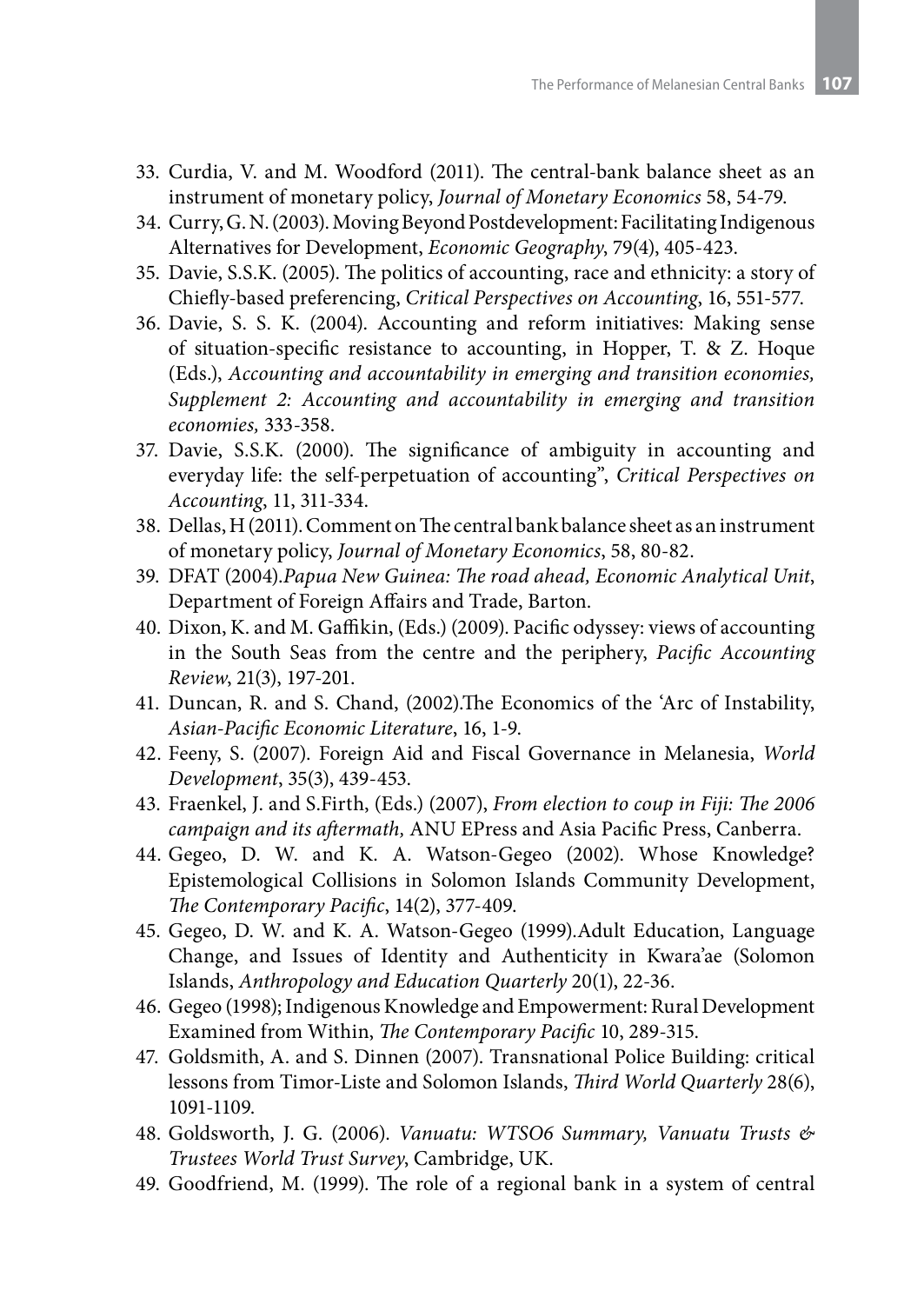banks, *Carnegie-Rochester Conference Series on Public Policy*, 51, 51-71.

- 50. Hameiri, S. (2009), State Building or Crisis Management? A critical analysis of the social and political implications of the Regional Assistance Mission to Solomon Islands, *Third World Quarterly*, 30(1), 35-52.
- 51. Haurisi, A. and H. Davey (2009). Accounting and culture: the case of Solomon Islands, *Pacific Accounting Review* 21(3), 228-259.
- 52. Henderson, J. (2003). The future of democracy in Melanesia: what role for outside powers, *Asia Pacific Viewpoint*, 44(3), 225-241.
- 53. Hermes, N. and R.Lensink (2000). Financial system development in transition economies, *Journal of Banking & Finance*, 507-524.
- 54. Hou, R. and T. K. Jayaraman (2002). Central bank cooperation and coordination in the Pacific Islands, *Development Bulletin*, 60, 75-78.
- 55. Hughes, J. P., W. W.Lang, L. J. Mester, and C. Moon (1999). The dollars and sense of bank consolidation, *Journal of Banking & Finance*, 23, 291-324.
- 56. Hnanguie, C. T. (1997). *The Impact of Foreign Aid on Papua New Guinea's Economic Development, Economic Briefing Papers*, Department of Finance & Planning, Government of Papua New Guinea.
- 57. IMF (2000).Report on the observance of Standards and Codes (ROSC) fiscal transparency, available at: http://www.imf.org/external/np/rosc/png/fiscal. htm (accessed 17 January 2012).
- 58. IMF (2011a). Papua New Guinea: Financial System Stability Assessment, July, IMF Country Report, No. 11/163, available at: http://www.imf.org/external/ pubs/ft/scr/2011/cr11163.pdf (accessed Retrieved 10 January 2012).
- 59. IMF (2011b). Republic of Fiji: Staff Report for the 2010 Article IV Consultation, IMF Country Report, No. 11/85, available at: http://www.imf.org/external/ pubs/ft/scr/2011/cr1185.pdf (accessed 17 January 2012).
- 60. Jayaraman, T. K. (2001). Central Bank Independence in the Pacific Island Countries: A Case Study of Vanuatu, *Public Organization Review: A Global Journal* 1, 261-278.
- 61. Jayaraman, T. K. (2004). A single currency for the Pacific Island Countries: A stepwise approach, *Asia-Pacific Development Journal*, 11(1), 91-111.
- 62. Jayaraman, T. K. and B. D. Ward (2006). Economic Growth in a vulnerable island nation: An empirical study of the aid-growth nexus in Vanuatu, *Asian-Pacific Development Journal*, 13(2), 93-112.
- 63. Jowitt, A. (2005). Reconstructing Custom: The Politics of Homophobia in Vanuatu, *Alternative Law Journal* 30(1),10-14.
- 64. KPMG (2009). *Central bank accountability and transparency: A comparative study of central bank financial reporting practices, Central Bank Study, RRD-156260*, KPMG, London.
- 65. Levine, R. (1997). Financial development and economic growth: View and agenda", *Journal of Economic Literature*, 35, 688-726.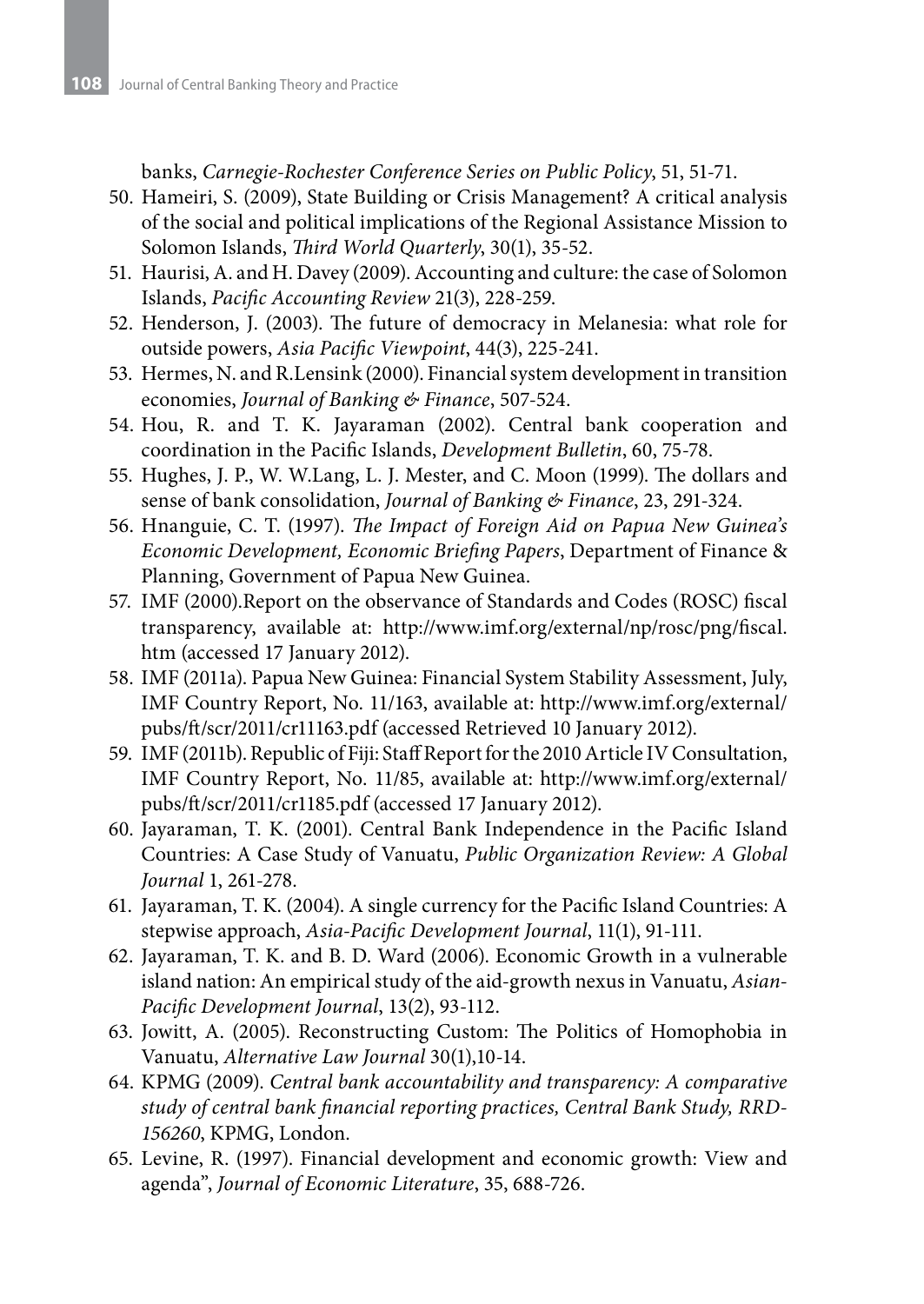- 66. Lodhia, S. K. and R. L. Burritt (2004). Public sector accountability failure in an emerging economy: The case of the National Bank of Fiji, *The International Journal of Public Sector Management,* 17(4/5), 345-359.
- 67. Manu, C. and D.H. T. Walker (2006). Making sense of knowledge transfer and social capital generation for a Pacific island aid infrastructure project, *The Learning Organization*, 13(5), 475-494.
- 68. Mas, I. (1995). Central Bank Independence: A critical view from a developing country perspective, *World Development* 23(10), 1639-1652.
- 69. McDougall, D. (2004). Intervention in Solomon Islands, *The Round Table*, 93(374), 213-223.
- 70. McKibbin, R. (2009). Australian Security and Development in Solomon Island, *Australian Jurnal of Political Science*, 44(3), 439-456.
- 71. Mishkin, F. S. (1999). Financial consolidation: Dangers and opportunities, *Journal of Banking & Finance* 23, 675-691.
- 72. Moore, C. (2007). Helpem Fren, *The Journal of Pacific History*, 42(2), 141-164.
- 73. Morgan, M. G. and A. McLeod (2006). Have we failed our neighbour?, *Australian Journal of International Affairs*, 60(3), 412-428.
- 74. MSG (2007). *Agreement: Establishing the Melanesian Spearhead Group*, Melanesian Spearhead Group, Port Vila.
- 75. O'Donnell, M. and M. Turner (2005). Exporting new public management: performance agreements in a Pacific microstate, *International Journal of Public Sector Management*, 18(7), 615-628.
- 76. Opeskin, B. and T. MacDermott (2009). Resources, population and migration in the Pacific: connecting islands and rim, *Asia Pacific Viewpoint*, 50(3), 353- 373.
- 77. Pacific Institute of Public Policy (2011). *Melanesia Poll Results*, The Pacific Institute of Public Policy, Port Vila, Vanuatu.
- 78. Pouwer, J. (1988). Cargo cult as countervailing ideology, *Bijdragen tot de Taal, Land- en Volkenjunde*, 144(4), 523-539.
- 79. RBF (2008). *2008 Annual Report: Reserve Bank of Fiji*, Reserve Bank of Fiji, Suva.
- 80. RBV (2008). *Reserve Bank of Vanuatu Annual Report 2008*, Reserve Bank of Vanuatu, Port Vila.
- 81. RBV (2012). Reserve Bank of Vanuatu: Welcome, available at: http://www. rbv.gov.vu/index.php (accessed July 22, 2012).
- 82. Rother, P., L. Shucknect, and J. Stark (2010). *The benefits of fiscal consolidation in unchartered waters, Occasional Paper Series, No. 121, November*, European Central Bank, Frankfurt am Main, Germany.
- 83. Roughan, J. J. (1997). Solomon Islands Nongovernment Organizations: Major Environmental Actors, *The Contemporary Pacific*, 9, 157-166.
- 84. Rumley, D., V. Forbes and C. Griffin (eds.) (2006). *Australia's arc of instability:*